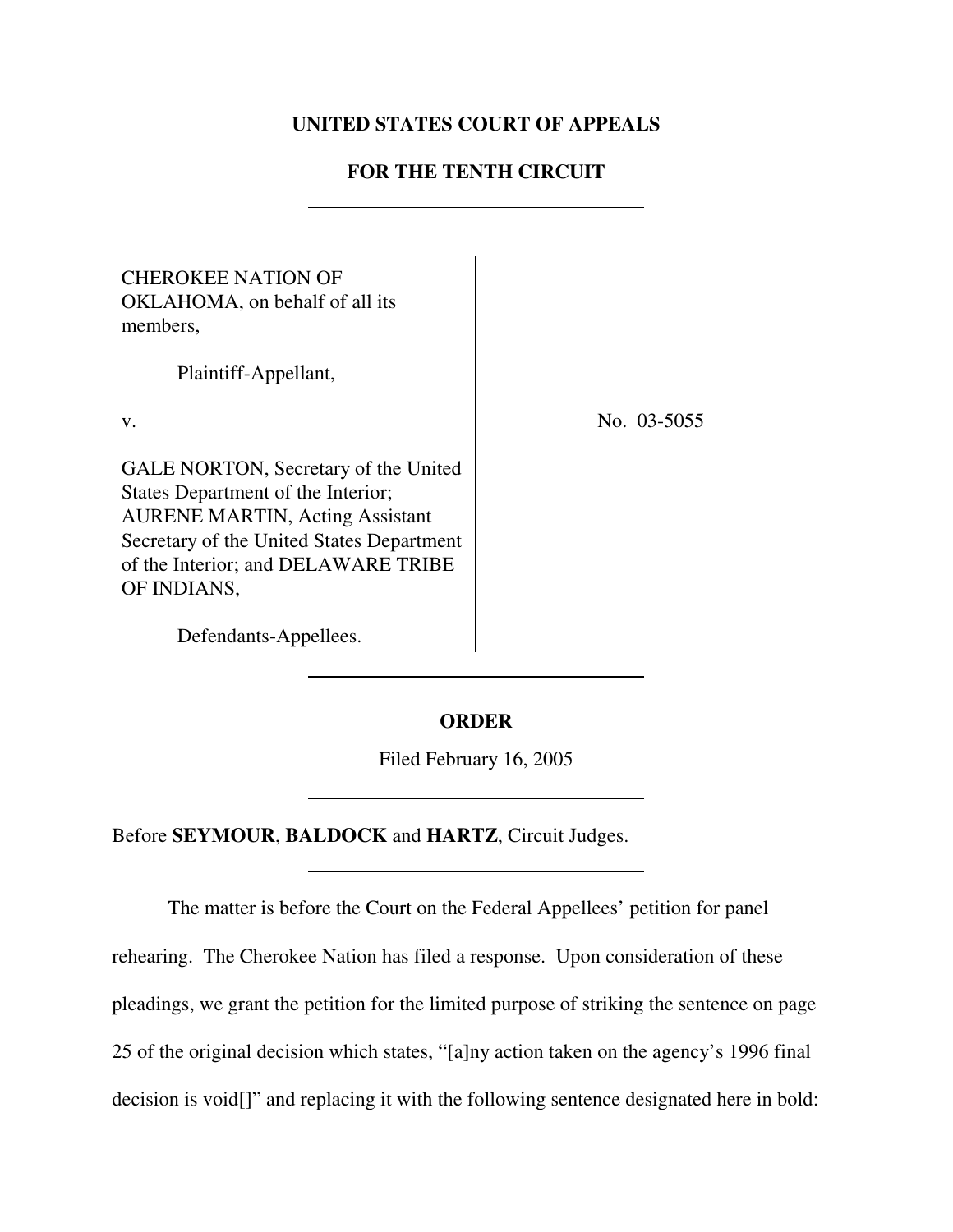**"Any action taken by the agency on its 1996 final decision is void."** The petition for rehearing is otherwise denied. An amended version of the court's opinion is attached to this order and shall stand as a substitute to the decision issued originally on November 16, 2004.

> Entered for the Court PATRICK FISHER, Clerk of Court

by: Deputy Clerk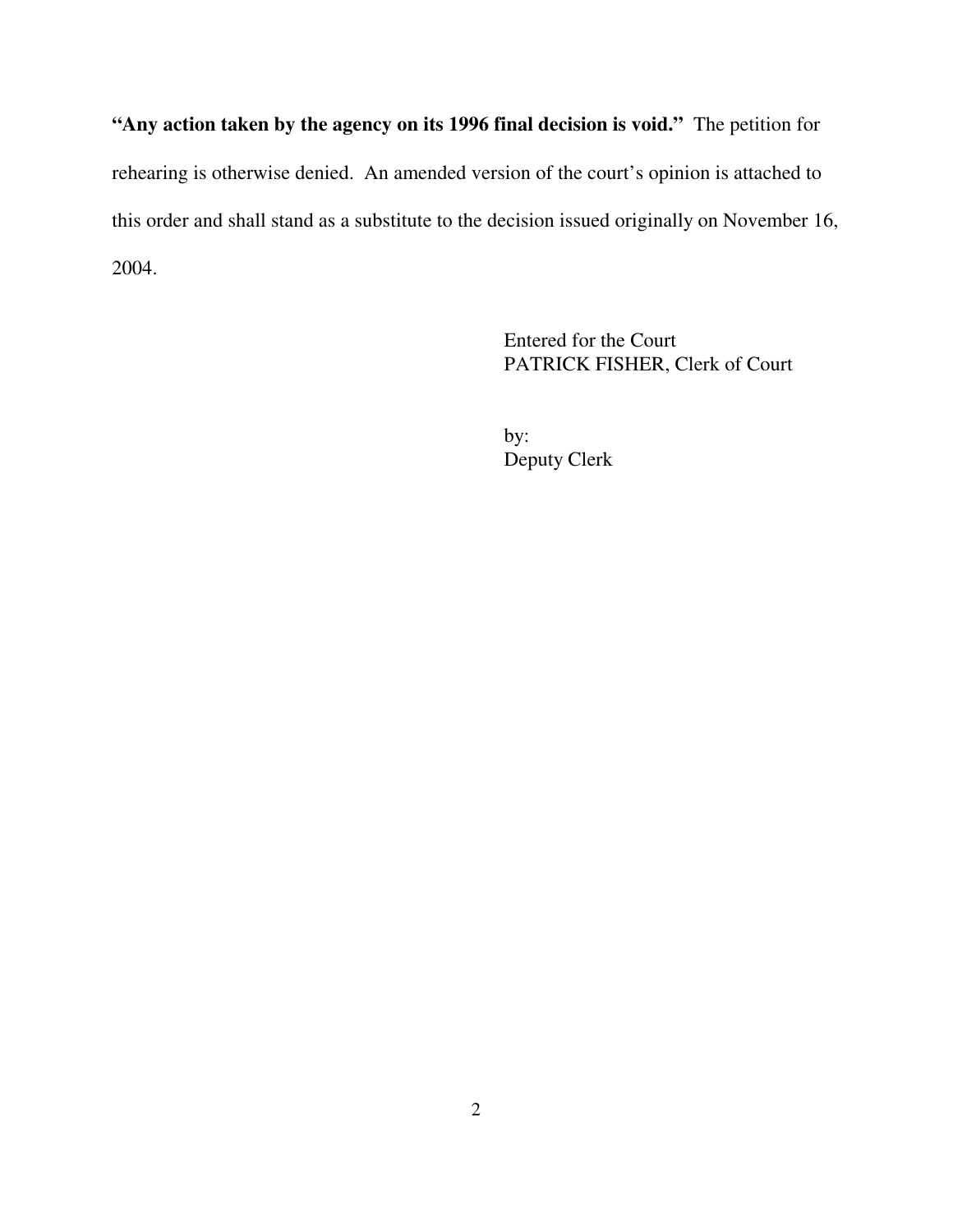#### **F I L E D United States Court of Appeals Tenth Circuit**

### **PUBLISH**

### **NOV 16 2004**

## **UNITED STATES COURT OF APPEALS**

# **PATRICK FISHER Clerk**

## **TENTH CIRCUIT**

| <b>CHEROKEE NATION OF</b><br>OKLAHOMA, on behalf of all its<br>members,                                                                                                                                                        |             |
|--------------------------------------------------------------------------------------------------------------------------------------------------------------------------------------------------------------------------------|-------------|
| Plaintiff-Appellant,                                                                                                                                                                                                           |             |
| V.                                                                                                                                                                                                                             | No. 03-5055 |
| <b>GALE NORTON, Secretary of the United</b><br>States Department of the Interior;<br><b>AURENE MARTIN, Acting Assistant</b><br>Secretary of the United States Department<br>of the Interior; and DELAWARE TRIBE<br>OF INDIANS, |             |
| Defendants-Appellees.                                                                                                                                                                                                          |             |

# **APPEAL FROM THE UNITED STATES DISTRICT COURT FOR THE NORTHERN DISTRICT OF OKLAHOMA (D.C. No. 98-CV-903-H) 241 F. Supp. 2d 1368**

Lloyd B. Miller of Sonosky, Chambers, Sachse, Miller & Munson, LLP, Anchorage, Alaska (Arthur Lazarus, Jr. and Melanie B. Osborne of Sonosky, Chambers, Sachse, Miller & Munson, LLP, Anchorage, Alaska; Julian K. Fite and John E. Parris of the Cherokee Nation Department of Justice, Tahlequah, Oklahoma, with him on the briefs) for Appellant Cherokee Nation of Oklahoma.

David C. Shilton of the United States Department of Justice, Washington D.C. (Katherine J. Barton, Attorney, United States Department of Justice, Washington, D.C., Kelly A. Johnson, Acting Assistant Attorney General, Washington D.C., Thomas L. Sansonetti, Assistant Attorney General, Washington D.C., David E. O'Meilia, United States Attorney, Tulsa, Oklahoma, Loretta Radford, Assistant United States Attorney, Tulsa,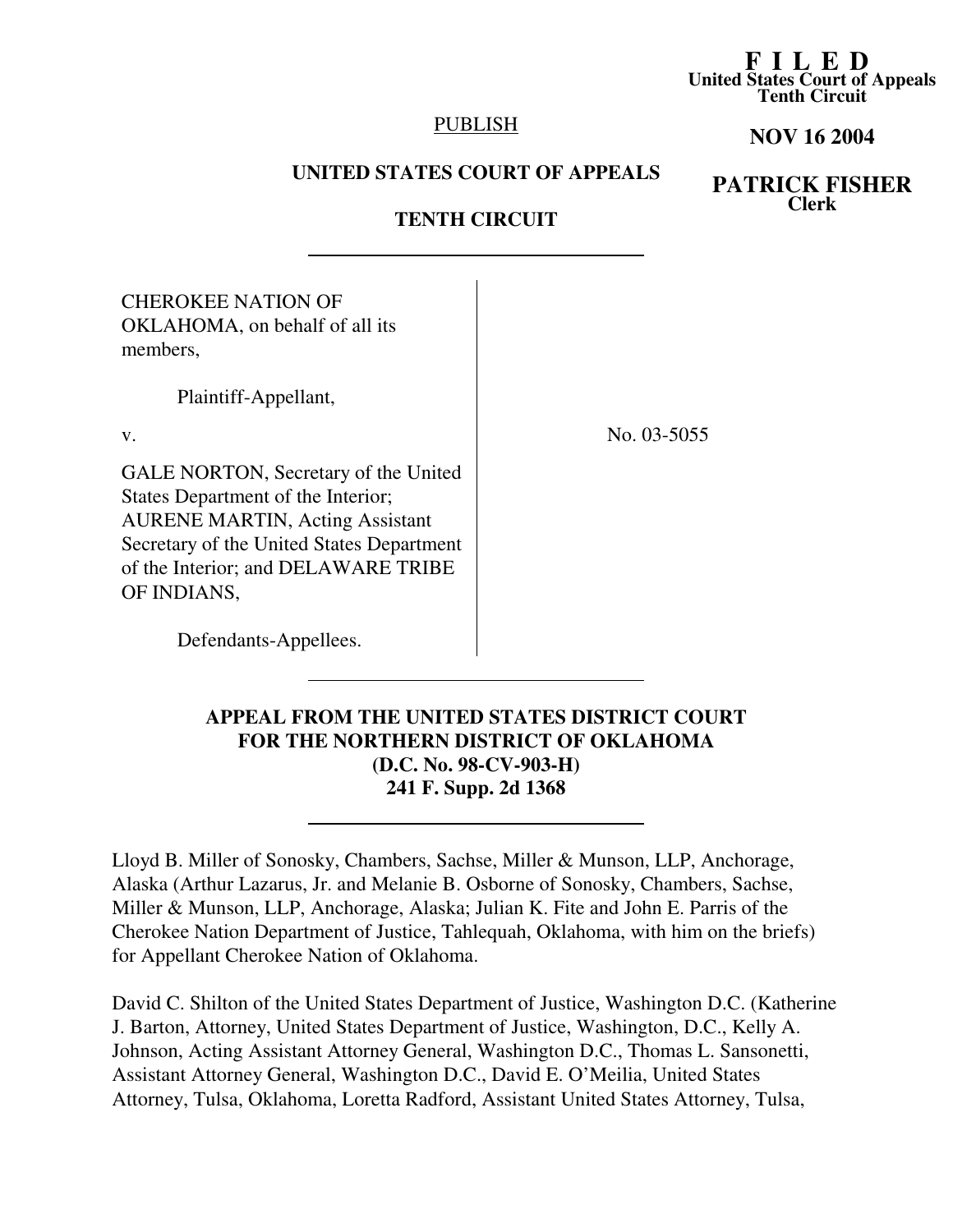Oklahoma of the United States Department of Justice; Barbra N. Coen, of counsel, Office of the Solicitor, United States Department of the Interior, Washington D.C., with him on the briefs) for Federal Appellees.

Gina Carrigan-St.Clair of the Carrigan Law Offices, Tulsa, Oklahoma (Philip Baker-Shenk, Washington D.C., Wilda Wahpepah, Washington D.C., and Skip Durocher of Dorsey & Whitney LLP, Minneapolis, Minnesota, with her on the briefs) for Appellee Delaware Tribe of Indians.

Before **SEYMOUR**, **BALDOCK**, and **HARTZ**, Circuit Judges.

**BALDOCK**, Circuit Judge.

The Cherokee Nation of Oklahoma ("Cherokee Nation") and Delaware Tribe of Indians ("Delawares") entered into a contract pursuant to a treaty negotiated between the Cherokee Nation and the United States Government. The Supreme Court has twice interpreted that contract. We must decide in this case whether the Department of Interior's ("DOI") interpretation of that contract and concomitant decision to extend Federal recognition to the Delawares is contrary to the Supreme Court's reading of the same document.

I.

The law governing Federal recognition of an Indian tribe is, today, clear. The Federally Recognized Indian Tribe List Act of 1994 provides Indian tribes may be recognized by: (1) an "Act of Congress;" (2) "the administrative procedures set forth in part 83 of the Code of Federal Regulations[;]" or (3) "a decision of a United States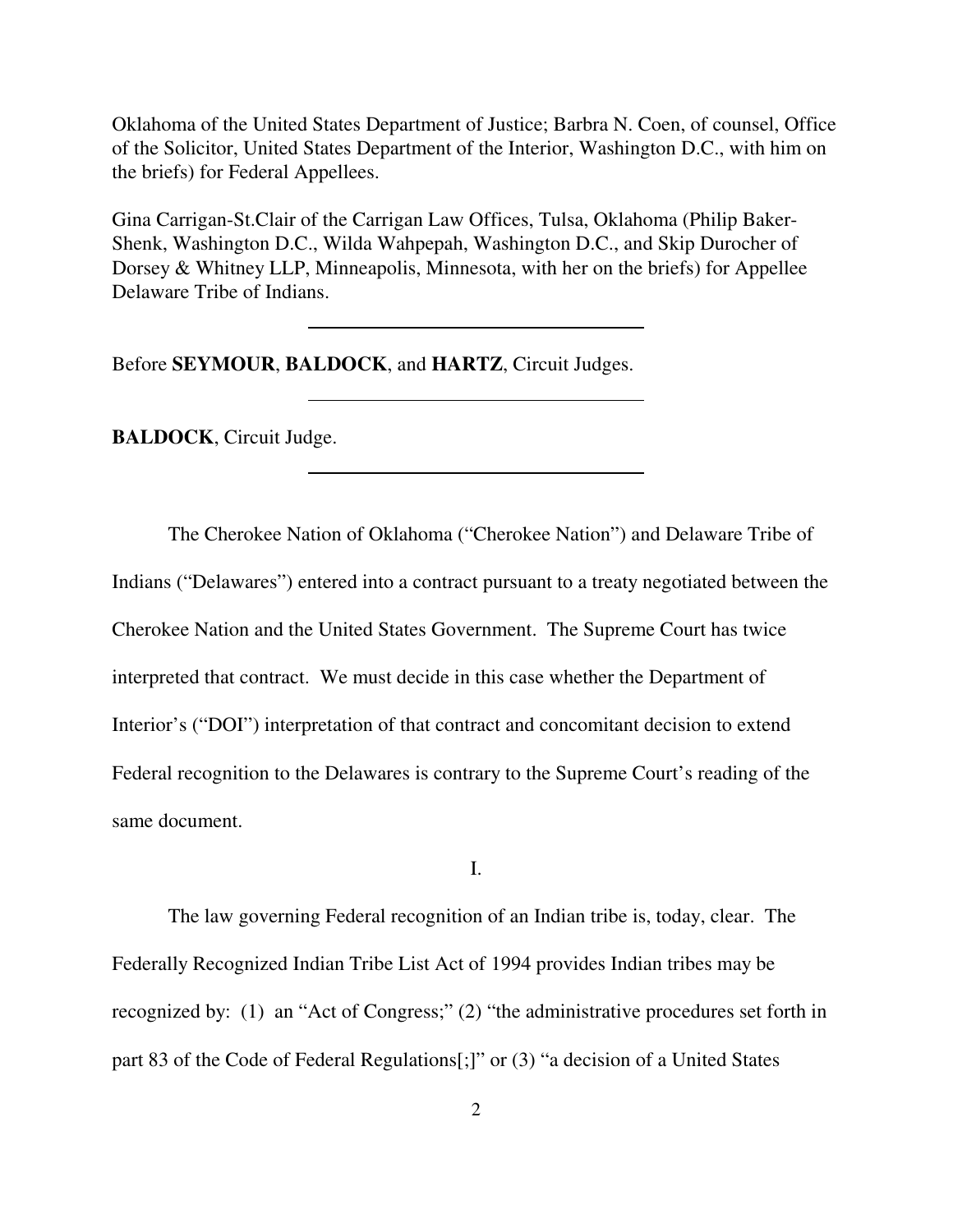court." Pub. L. No. 103-454, § 103(3), 108 Stat. 4791; see also United Tribe of Shawnee Indians v. United States, 253 F.3d 543, 547-48 (10th Cir. 2001). A recognized tribe is placed on the DOI's "list of recognized tribes[.]" 25 U.S.C. §§ 479a(3), 479a-1; 25 C.F.R. § 83.5(a).

The Delawares had never been on the list prior to this lawsuit. The Delawares began a quest for Federal recognition in 1992. They submitted a letter to the DOI expressing an intent to petition for Federal acknowledgment under the "Part 83 procedures." See 25 C.F.R. §§ 83.1, 83.4. The DOI informed the Delawares it would not consider their petition. The agency explained the "Delawares have not existed as an independent political identity since 1867, and have been absorbed into the Cherokee Nation of Oklahoma for general governmental purposes since that time." The Delawares, in response, requested instructions for filing an appeal. The DOI thereafter reaffirmed its position, but "clarified" its previous non-appealable advisory letter did not prevent the Delawares from petitioning under the Part 83 procedures.

The Delawares never formally petitioned for acknowledgment. Instead, they requested the DOI to "reconsider and retract" the agency's position, as expressed in a 1979 letter, that it would only engage in government-to-government relations with the Delawares through the Cherokee Nation. The agency conducted a "legal review" of the situation at the Delawares' behest. The DOI concluded the 1979 position should be retracted and published a "notice of intent" to do the same. <u>See</u> 61 Fed. Reg. 33,534-35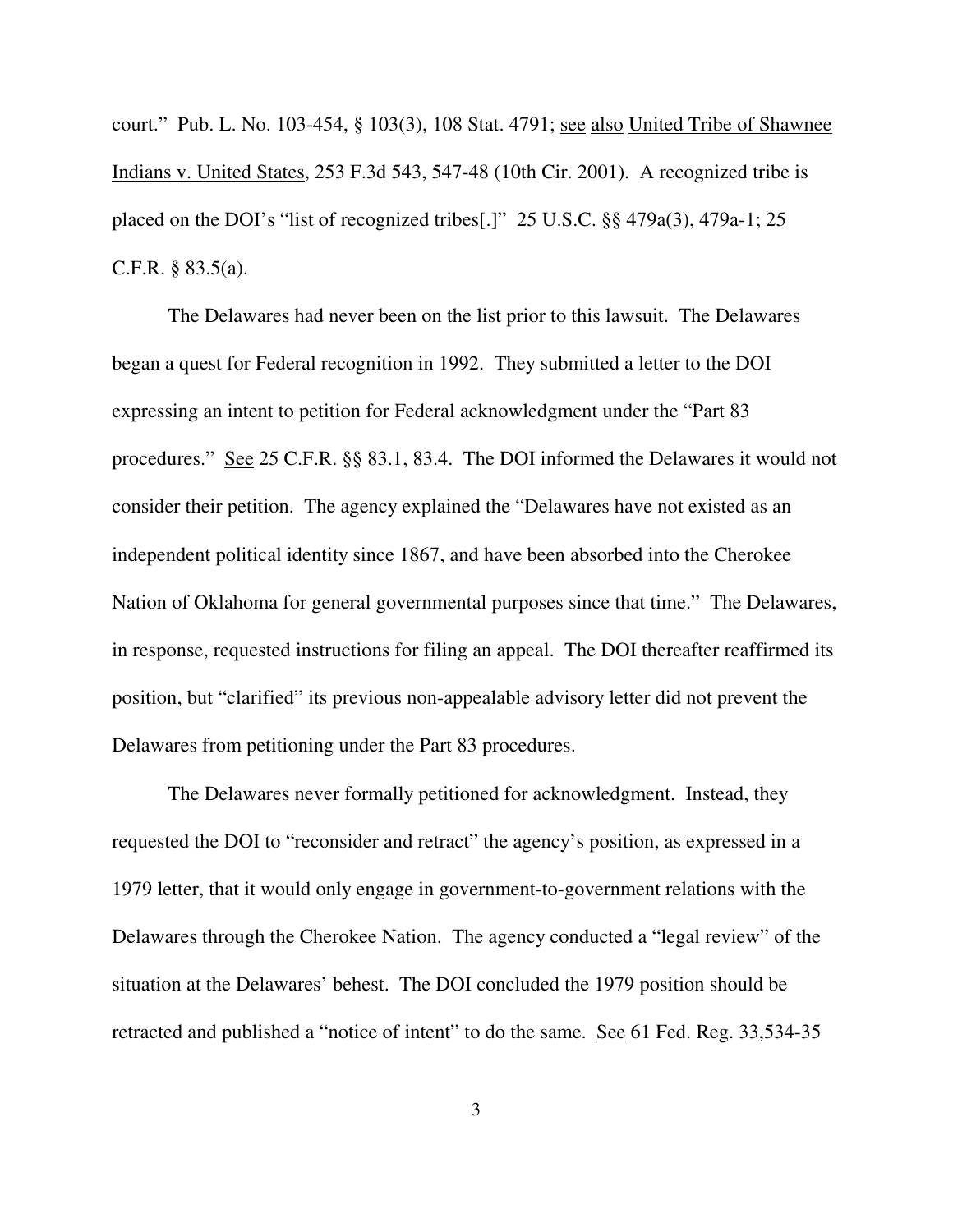(June 27, 1996). The DOI elected not to follow the Part 83 procedures because they do not apply to "already acknowledged" tribes; and under the agency's new position, the Delawares had been acknowledged since 1867. See 25 C.F.R. § 83.3(b). The agency issued its final decision, after notice and comment, in September 1996. See 61 Fed. Reg. 50,862-63 (Sept. 27, 1996). The final decision declared "the Delaware Tribe of Indians is a tribal entity recognized and eligible for funding and services from the Bureau of Indian Affairs by virtue of its status as an Indian Tribe." Id. at 50,863.

On October 2, 1996, the Cherokee Nation sued the DOI. Cherokee Nation of Okla. v. Babbitt, 944 F. Supp. 974 (D.D.C. 1996). The Nation alleged the agency violated the Administrative Procedure Act ("APA"), 5 U.S.C. §§ 701-706, when it extended recognition to the Delawares. The district court, upon the DOI's motion, dismissed the suit because the Delawares were an indispensable party that could not be joined because of sovereign immunity. Cherokee Nation, 944 F. Supp. at 986. The D.C. Circuit reversed, holding the Delawares could not assert sovereign immunity because they relinquished their tribal sovereignty when they entered into an agreement with the Cherokee Nation in 1867. Cherokee Nation of Okla. v. Babbitt, 117 F.3d 1489, 1503 (D.C. Cir. 1997). The D.C. Circuit, however, limited its holding to the joinder issue and remanded the case for the district court to decide the "proper interpretation of the 1867 agreement with the Delaware Tribe[] as a party to the proceedings and in light of the full

4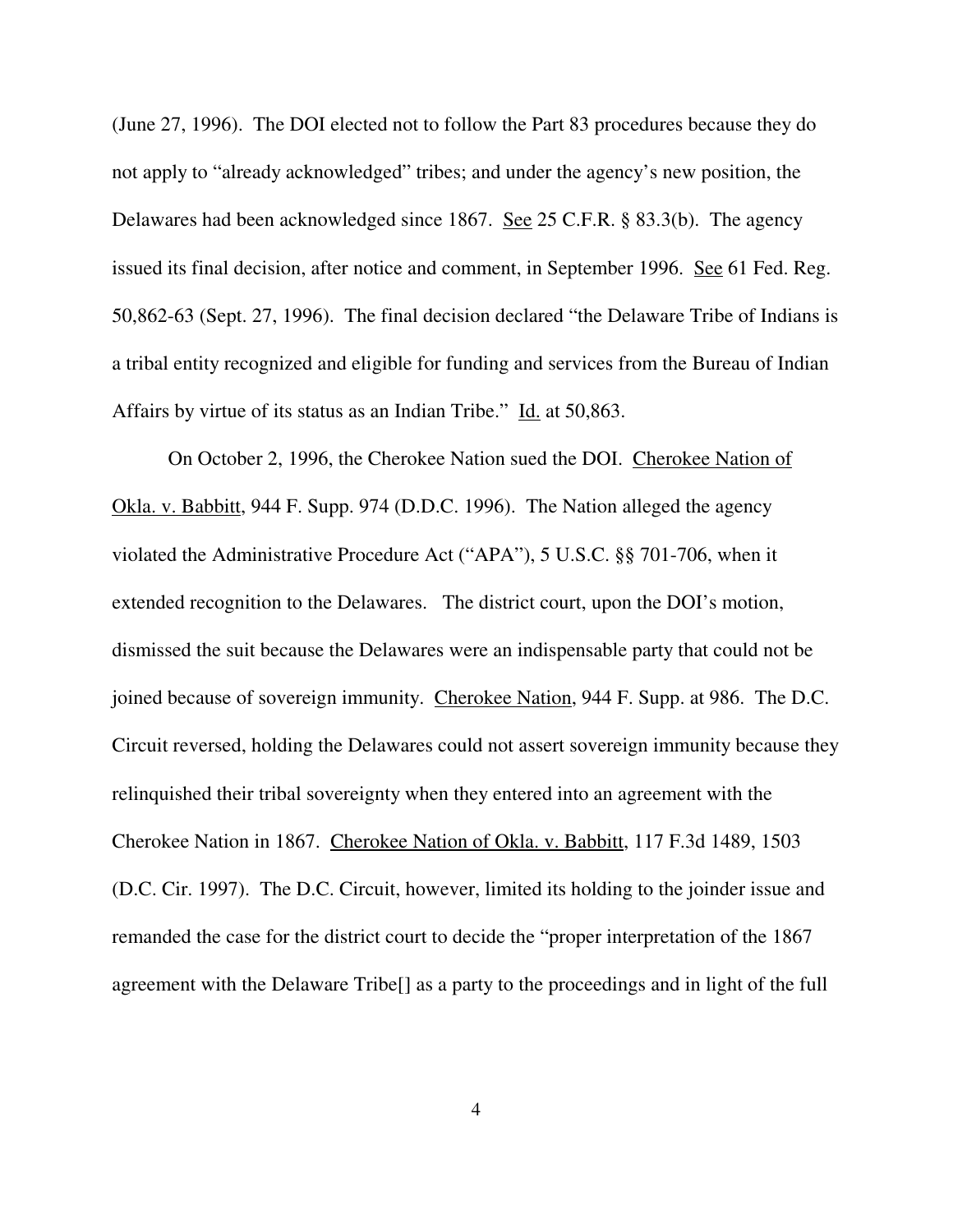administrative record[.]"<sup>1</sup> Id. at 1503 n.15. On remand, the district court transferred the case to the Northern District of Oklahoma because it lacked personal jurisdiction over the Delawares.

There, the district court extended "great deference" to the DOI and concluded its retraction of the 1979 letter did not violate the APA. Cherokee Nation of Okla. v. Norton, 241 F. Supp. 2d 1368, 1373-74 (N.D. Okla. 2002). The court reasoned the Delawares were a federally recognized tribe prior to 1979 because (1) a claims statute appropriated funds to the "Delaware Tribe of Indians," and (2) "the Supreme Court explicitly and unambiguously declared that the Delaware Tribe of Indians was a federally recognized Indian tribe in Delaware Tribal Business Committee v. Weeks, 430 U.S. 73 (1977)." Id. at 1372-73. The court therefore did not consider the initial 1867 agreement entered into between the Cherokee Nation and Delawares. Id. at 1372.

The Cherokee Nation appeals. We have jurisdiction, 28 U.S.C. § 1291, and "afford no particular deference to the district court's review of [the] agency['s] action; our review of the administrative record pertaining to the challenged action is independent." Pennaco Energy Inc. v. United States Dep't of the Interior, 377 F.3d 1147, 1156 (10th Cir. 2004) (internal quotations and citation omitted). Because the DOI's final decision is contrary to Supreme Court precedent and the Federally Recognized Indian Tribe List Act, we reverse.

 $<sup>1</sup>$  The D.C. Circuit's opinion is not the law of the case because the court did not reach the</sup> merits of the Cherokee Nation's claim. See United States v. Hatter, 532 U.S. 557, 566 (2001).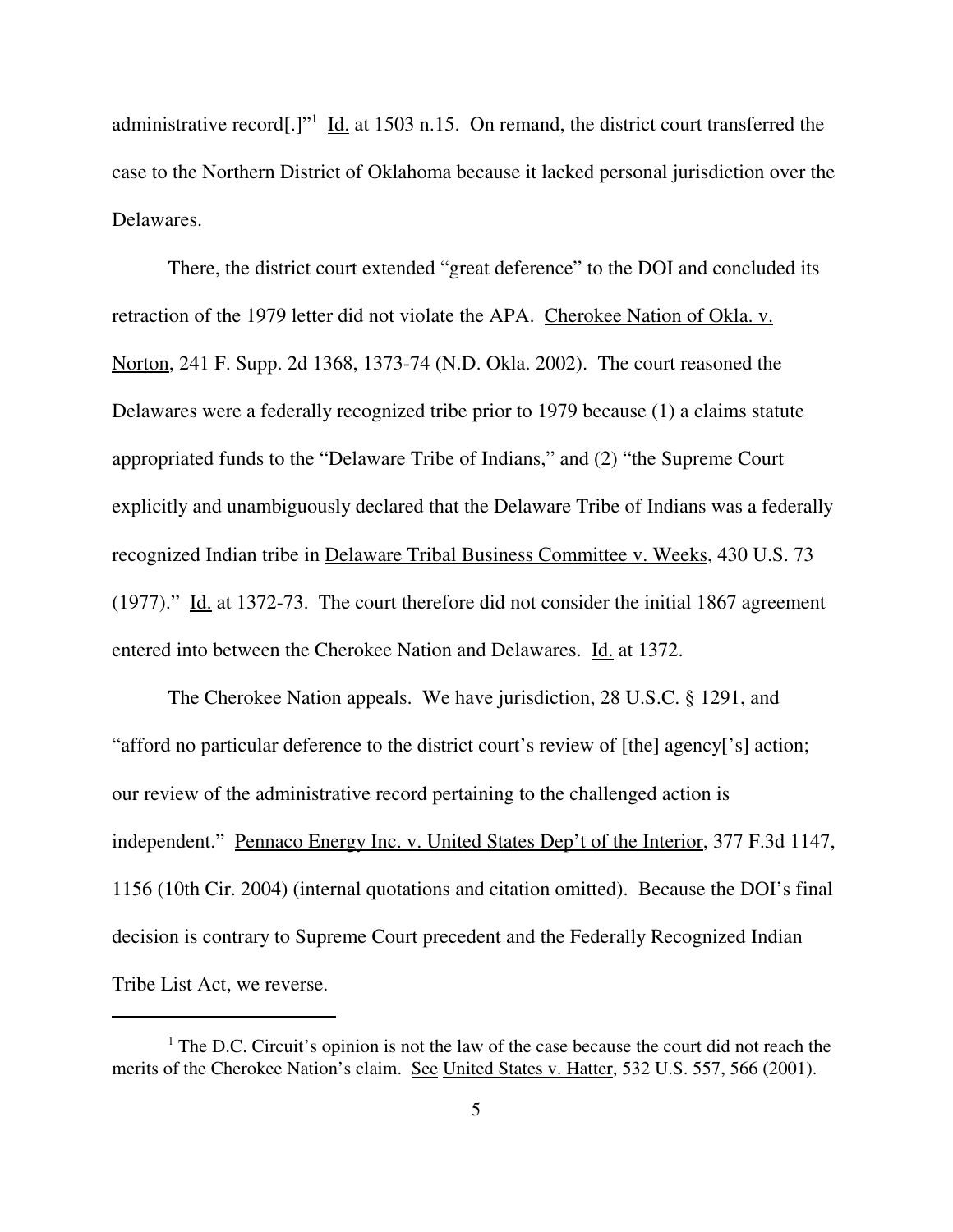II.

The APA requires an agency to articulate a satisfactory explanation for its action. Kansas v. United States, 249 F.3d 1213, 1228-29 (10th Cir. 2001). Agency action *must* be upheld, if at all, on the basis the agency articulated. Federal Power Comm'n v. Texaco Inc., 417 U.S. 380, 397 (1974); Pennaco Energy Inc., 377 F.3d at 1157. An agency's action, on the other hand, may be set aside under the APA if it is arbitrary, capricious, an abuse of discretion, or contrary to law. 5 U.S.C. § 706(2)(A). "And the Act has been interpreted . . . to require agencies, on pain of being found to have acted arbitrarily and capriciously, to comply with their own regulations[.]" Miami Nation of Indians of Ind., Inc. v. United States Dep't of the Interior, 255 F.3d 342, 348 (7th Cir. 2001); Utahns for Better Transp. v. United States Dep't of Transp., 305 F.3d 1152, 1165 (10th Cir. 2002). Furthermore, although the APA's arbitrary and capricious standard is ordinarily a deferential one, see id. at 1164, such deference is not unfettered nor always due. See General Dynamics Land Sys. Inc. v. Cline, 540 U.S. 581, –, 124 S. Ct. 1236, 1248 (2004) (explaining no deference is owed to a clearly wrong agency interpretation); Adams Fruit Co., Inc. v. Barrett, 494 U.S. 638, 649-50 (1990) *superceded by* 29 U.S.C. § 1854 (explaining a precondition to agency deference is a congressional delegation of administrative authority); Watt v. Alaska, 451 U.S. 259, 273 (1981) (explaining an agency interpretation that conflicts with an earlier interpretation is entitled to considerably less deference than a consistently held position).

6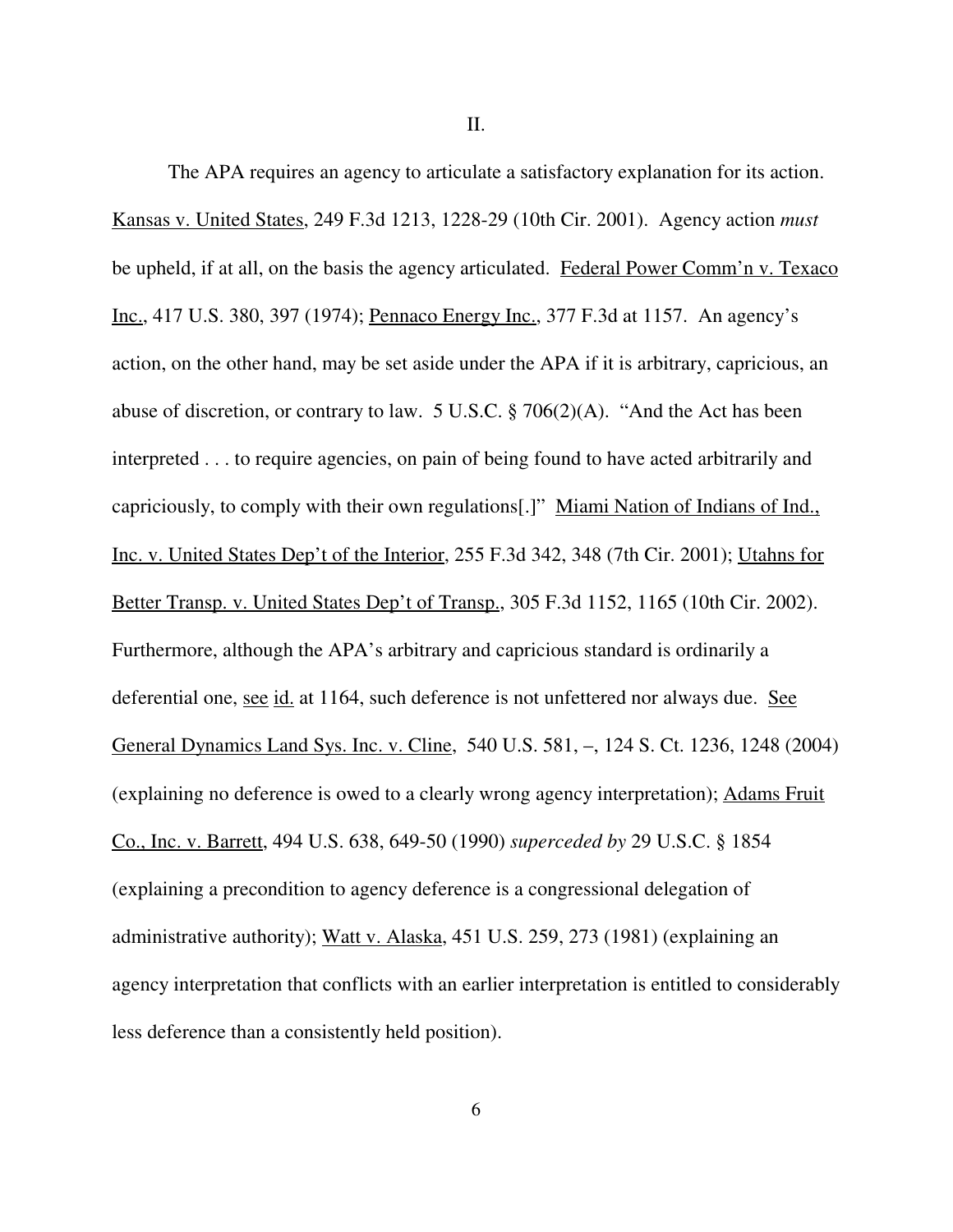In this case, the DOI based its final decision on a "legal analysis of the pertinent treaties and agreements as well as a review of [its] administrative practice." 61 Fed. Reg. at 50,863. More specifically, the agency's recognition of the Delawares was based solely on its *analysis of the treaties and agreements* entered into by the Cherokee Nation and Delawares in the 1860s. The DOI's "review" of its administrative practice over the next century was simply to confirm the Delawares' status. The DOI does *not* maintain its administrative practice from 1867 to 1979 "reconstituted" or "restored" the Delawares as a tribe.<sup>2</sup> The resolution of this case thus turns on the status of the Delawares under the treaties and the agreements entered into by the Cherokees and Delawares in the 1860s. We do not afford any deference to the DOI's position on this issue because Congress did not give it the discretion to administer those treaties and agreements. Adams Fruit Co., 494 U.S. at 649; Citizen Band of Potawatomi Indian Tribe of Okla. v. Collier, 142 F.3d 1325, 1332 (10th Cir. 1998); see also Cherokee Nation, 117 F.3d at 1499. We now turn to those treaties and agreements.

<sup>&</sup>lt;sup>2</sup> The Delawares have advanced an alternative "restoration" argument. They assert the "modern-era record alone is more than sufficient to sustain the [DOI's] 1996 decision, even if this Court were to disagree with the [DOI's] interpretation of the historical documents in this case." The district court ostensibly relied on a restoration theory to sustain the DOI's decision. See Cherokee Nation, 241 F. Supp. 2d at 1372-74. The district court erred because the DOI did not articulate "restoration" as a basis for its final decision. See Texaco, 417 U.S. at 397; Motor Vehicle Mfrs. Ass'n of United States, Inc. v. State Farm Mut. Auto. Ins. Co., 463 U.S. 29, 50 (1983). Further, the DOI conceded at oral argument its position rested solely on a theory that the Delawares preserved their tribal identity when they relocated to the Cherokee Nation. We therefore decline to consider the Delawares' "restoration" argument because the issue is not properly before the court. We leave for another day what effect, if any, the post-1867 legislative and executive dealings with the Delawares had on their alleged status as a tribe. See infra at 23.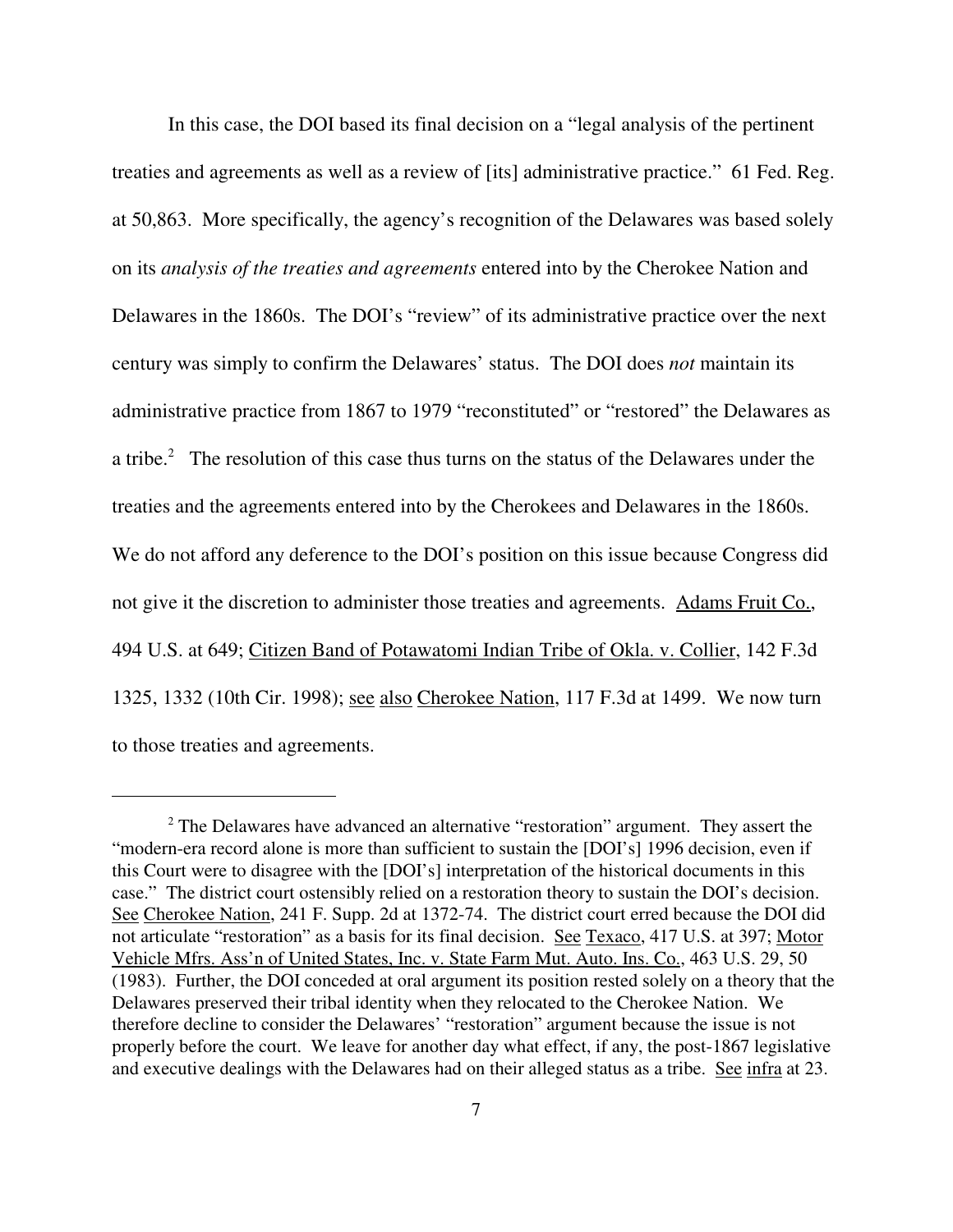III.

The history of the Delawares' tortured migration westward has been told elsewhere, see Weeks, 430 U.S. at 75-79 & n.2, and we need not repeat it. Suffice it to say, the "main body" of Delawares resided on a reservation in Kansas in the 1850s. Id. at 77. Notwithstanding promises to the contrary, see id., the United States sought to move the Delawares again in 1866. To that end, the United States entered into a treaty with the Delawares. Treaty with the Delawares, July 4, 1866, U.S.-Del. Indians, 14 Stat. 793 ("1866 Delaware Treaty"). The 1866 Delaware Treaty provided, among other things, the Delawares could purchase from the United States "a tract of land ceded to the Government by the Choctaws and Chickasaws, the Creeks, or the Seminoles, or which may be ceded by the Cherokees in the Indian country [now Oklahoma], to be selected by the Delawares in one body in as compact form as practicable[.]"

The United States subsequently entered into a treaty with the Cherokee Nation. Treaty with the Cherokee, July 19, 1866, U.S.-Cherokee Nation, 14 Stat. 799 ("1866 Cherokee Treaty"). Article 15 of the 1866 Cherokee Treaty provided an "incorporation option" and "preservation option" for friendly Indians settling upon Cherokee lands:

The United States may settle any civilized Indians, friendly with the Cherokees and adjacent tribes, within the Cherokee country, on unoccupied lands east of 96º, on such terms as may be agreed upon by any such tribe and the Cherokees, subject to the approval of the President of the United States, which shall be consistent with the following provisions, viz:

[Incorporation Option] Should any such tribe or band of Indians settling in said country abandon their tribal organization, there being first paid into the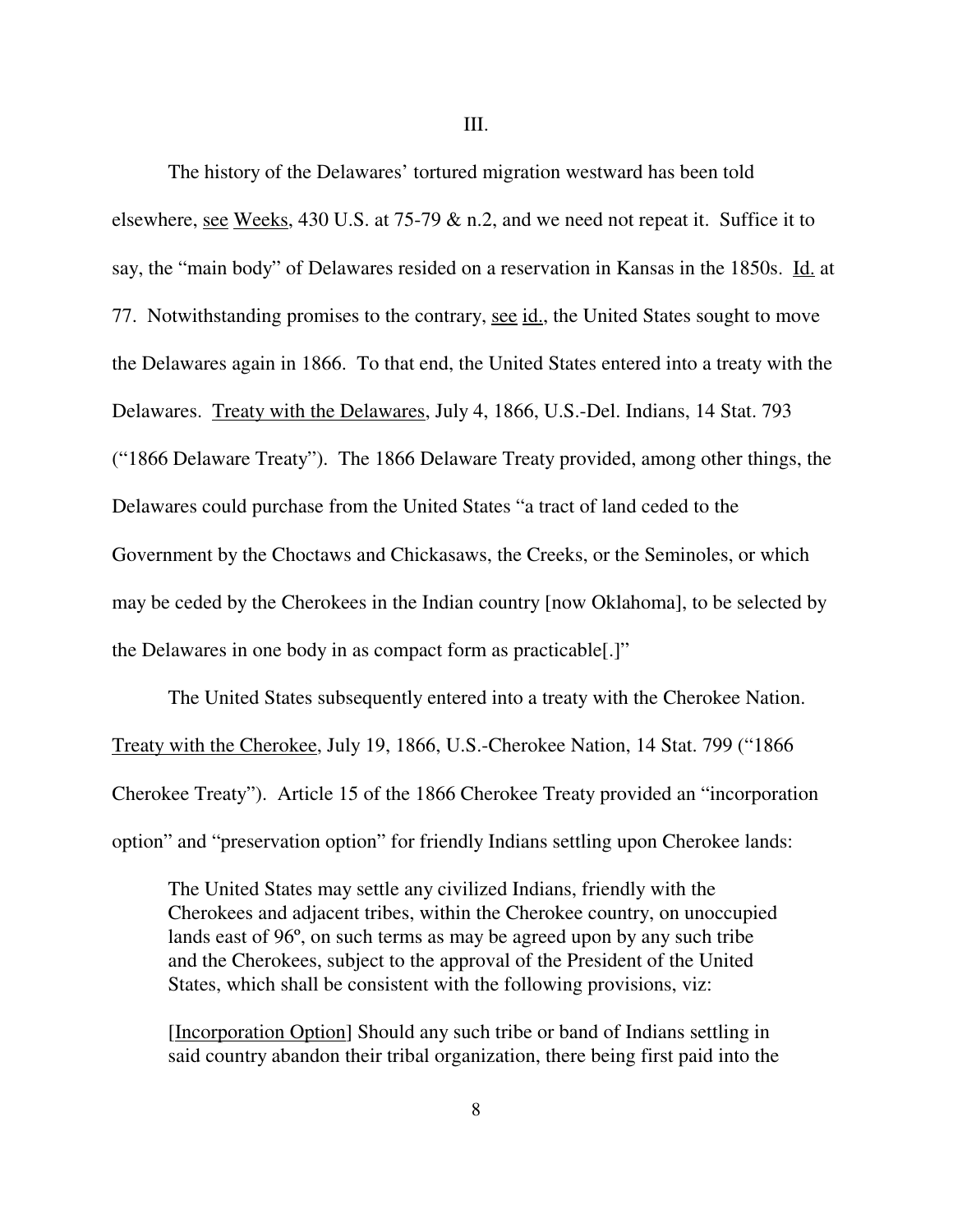Cherokee national fund a sum of money which shall sustain the same proportion to the then existing national fund that the number of Indians sustain to the whole number of Cherokees then residing in the Cherokee country, they shall be *incorporated into* and ever after remain a part of the Cherokee Nation, on equal terms in every respect with native citizens.

[Preservation Option] And should any such tribe, thus settling in said country, decide to preserve their tribal organizations, and to maintain their tribal laws, customs, and usages, not inconsistent with the constitution and laws of the Cherokee Nation, they shall have a *district of country set off for their use by metes and bounds* equal to one hundred and sixty acres, if they should so decide, for each man, woman, and child of said tribe, and

[1] shall pay for the same into the national fund such price as may be agreed on by them and the Cherokee Nation, subject to the approval of the President of the United States . . . . [2] And the said tribe thus settled shall also pay into the national fund a sum of money, to be agreed on by the respective parties, not greater in proportion to the whole existing national fund and the probable proceeds of the lands herein ceded or authorized to be ceded or sold than their numbers bear to the whole number of Cherokees then residing in said country, and thence afterwards they shall enjoy all the rights of native Cherokees.

(emphasis added).

On April 8, 1867, the Cherokee Nation entered into "Articles of Agreement" with

the Delawares ("1867 Agreement") pursuant to Article 15 of the 1866 Cherokee Treaty.

The preamble to the 1867 Agreement provides the Cherokee Nation and Delawares held a

"full and free conference . . . looking to a location of the Delawares upon the Cherokee

lands, *and* their *consolidation* with said Cherokee Nation[.]" (emphasis added). The

agreement provided for both conditions.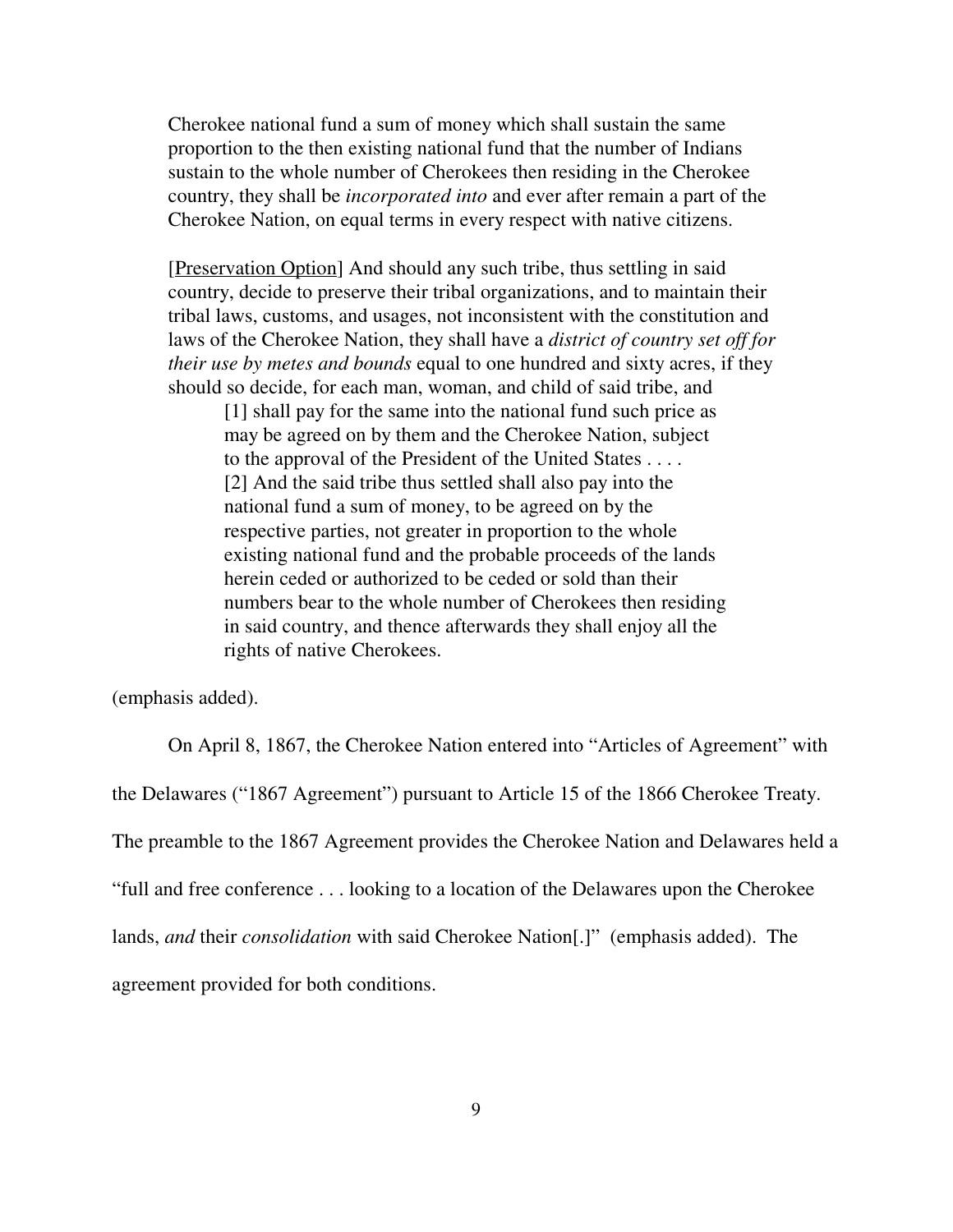The Cherokee Nation first "agree[d] to sell to the Delawares, for their *occupancy*, a quantity of land east of the line of the 96º west longitude, in the aggregate equal to 160 acres of land for each [registered] individual of the Delaware Tribe . . . [with] the selections of the lands to be purchased . . . made by said Delawares in *any part* of the Cherokee reservation east of said line of  $96^{\circ}$ [.]"<sup>3</sup> (emphasis added). The Delawares paid \$157,600 (one dollar per acre) for such occupancy rights and a preferred allotment position. The "Delawares further agree[d], that there shall be paid . . . a sum of money, which shall sustain the same proportion to the existing Cherokee National fund, that the number of Delawares registered as above mentioned, and removing to the Indian country, sustains to the whole number of Cherokees residing in the Cherokee Nation." The Delawares paid \$121,824.28 into the Cherokee national fund based on the formula recited in the agreement. The 1867 Agreement concluded:

On fulfillment by the Delawares of the foregoing stipulations, all the members of the tribe, registered as above provided, *shall* become members of the Cherokee Nation, with the same rights and immunities, and the same

<sup>&</sup>lt;sup>3</sup> The Delawares sent a delegation to the Cherokee Nation in October 1866 for "the purpose of selecting a new home for their people[.]" The delegation did not locate any suitable land west of the 96º meridian, but did find a satisfactory ten-by-thirty mile tract east of the 96º meridian. John Connor, principal chief of the Delawares, thereafter sent a letter to William P. Ross, principal chief of the Cherokee Nation, explaining the delegation had found a suitable tract of land the Delawares could settle upon to preserve their tribal organization under the 1866 Cherokee Treaty. The letter requested the matter be presented to the Cherokee National Council for final action. No evidence exists showing the matter was ever proposed to the council. Instead, the Delawares sent a delegation, of which John Connor was a part, to Washington D.C. to perfect the arrangement for relocating the Delawares to the Cherokee Nation. There, the Delaware delegation entered into the 1867 Agreement, which the President approved as the agreement and 1866 Cherokee Treaty required.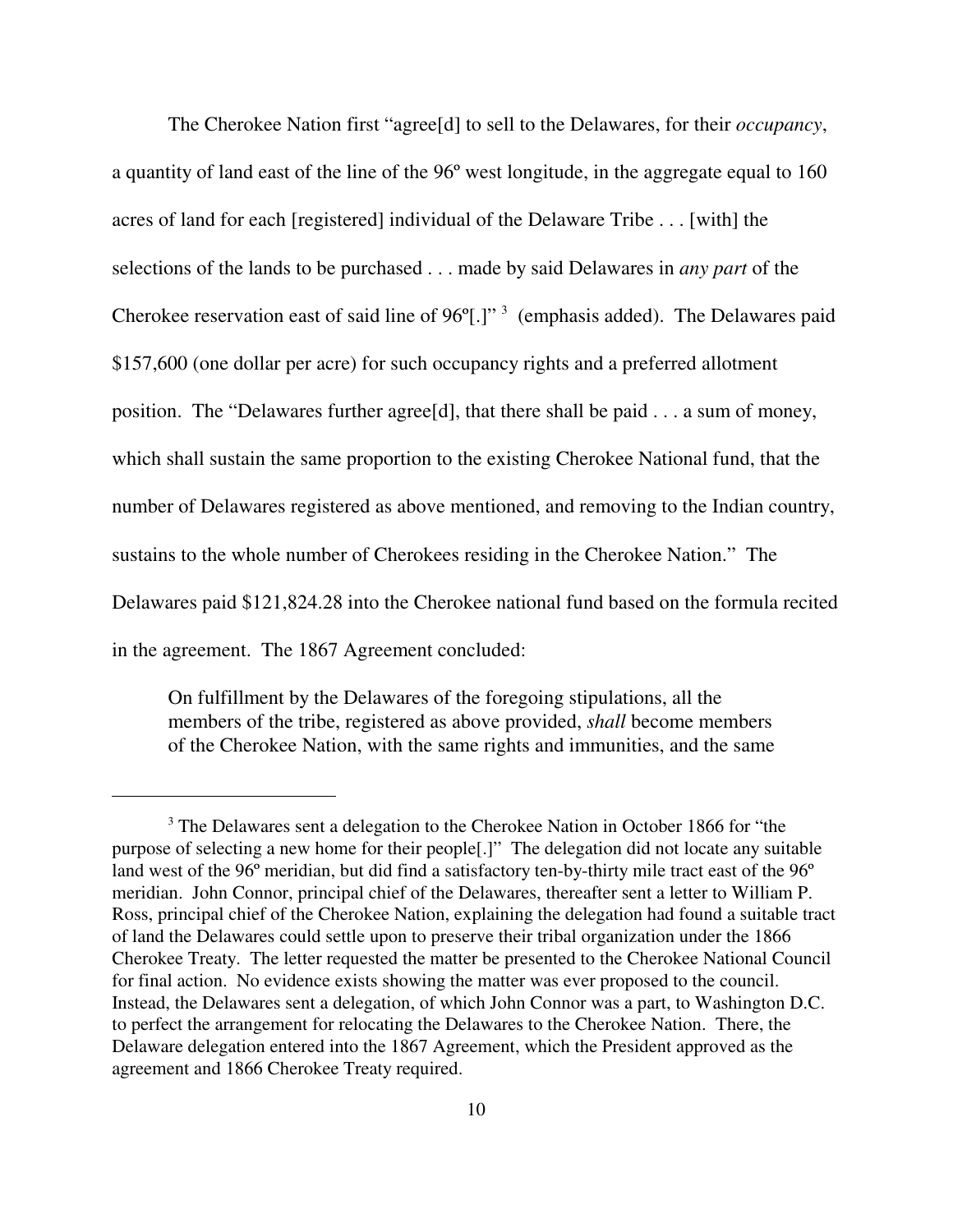participation (and no other,) in the national funds, as *native* Cherokees, save as hereinbefore provided. And the children hereafter born of *such Delawares so incorporated* into the Cherokee Nation, shall in all respects be regarded as *native Cherokees*.

(emphasis added).

The 1867 Agreement was "subject to the approval of the President of the United States[.]" The Secretary of the DOI, then Orville H. Browning, transmitted the agreement to the President. Secretary Browning's transmittal letter explained the agreement "provid[ed] for *uniting the two tribes*, as contemplated by the Cherokee Treaty of July 19th 1866" and "recommend[ed] that it be approved." (emphasis added). President Andrew Johnson approved the agreement. The registered Delawares fulfilled all of the stipulations in the 1867 Agreement and moved onto selected 160-acre tracts scattered throughout the Nation.

#### IV.

The genesis of the present case is the DOI's 1996 decision to extend Federal recognition to the Delawares based on its legal analysis of the 1866 Cherokee Treaty and 1867 Agreement. The agency concluded the agreement evidenced the Delawares' election of the treaty's "preservation option" because it required two payments (whereas the incorporation option only required one) and Delawares made two payments (\$157,600 and \$121,824) to the Cherokee Nation. The DOI therefore maintains the Delawares preserved their tribal identity when they moved to the Cherokee Nation in the 1860s.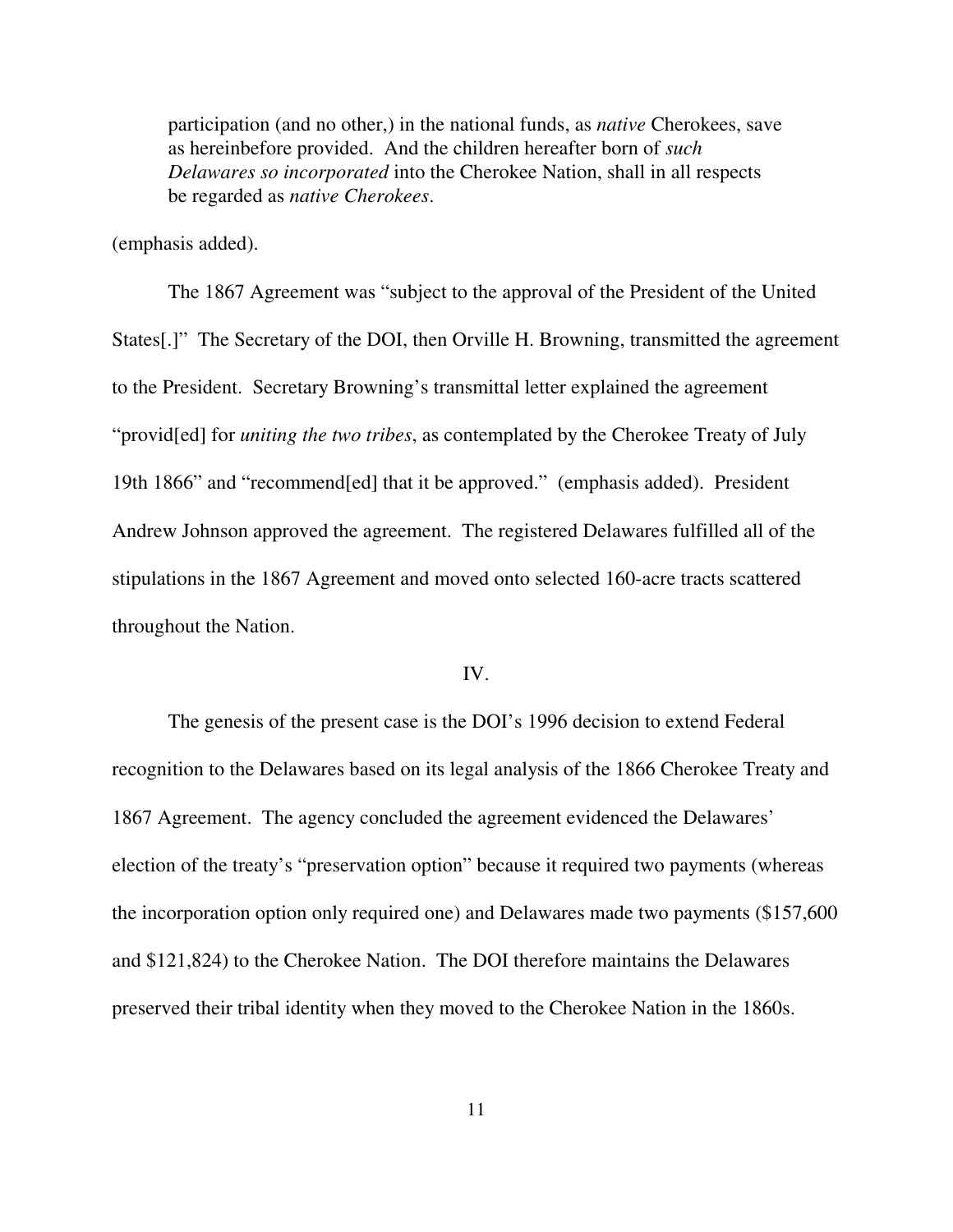We do not begin with a clean slate. In fact, *every court* to consider the actual terms of the 1866 Cherokee Treaty and 1867 Agreement has explicitly or implicitly rejected the DOI's reading of the agreement. See Journeycake v. Cherokee Nation, 28 Ct. Cl. 281, 311 (1893) *aff'd as modified* 155 U.S. 196 (1894) (holding that under the 1867 Agreement "two independent bodies politic united and became one, the lesser, according to its terms, being merged into the greater."); Cherokee Nation v. Journeycake, 155 U.S. 196, 210-11 (1894) (holding that under the 1867 Agreement the "Delawares became incorporated into the Cherokee Nation, and are members and citizens thereof[.]"); Delaware Indians v. Cherokee Nation, 38 Ct. Cl. 234, 256 (1903) *aff'd* 193 U.S. 127 (1904) (holding that "[b]y the introduction and admission of the Delawares as part of the Cherokee Nation they became a part of the people of such nation and bound in common with the Cherokees by the political power of the nation..."); Delaware Indians v. Cherokee Nation, 193 U.S. 127, 135 (1904) (reaffirming the purpose of the 1867 Agreement was "to incorporate the registered Delawares into the Cherokee Nation, with full participation in the political and property rights of citizens of that nation."); Cherokee Nation, 944 F. Supp. at 982 *rev'd on other grounds* 117 F.3d 1489 (D.C. Cir. 1997) (holding the "Delaware[s] settled in Cherokee Nation territory pursuant to the first provision of Article 15, under which the settling Delaware became full and equal Cherokee Nation citizens."); Cherokee Nation, 117 F.3d at 1503 (holding that "by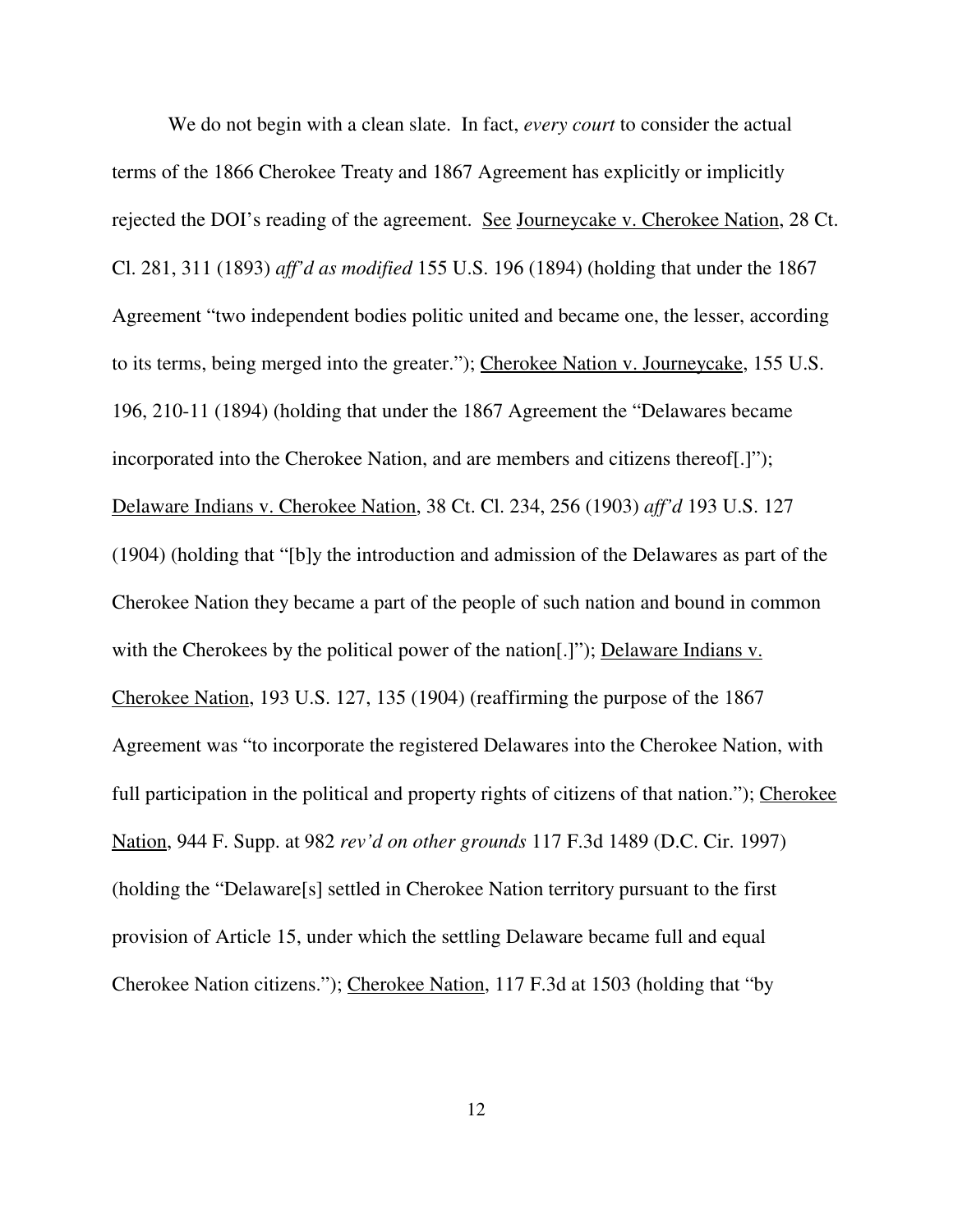entering into the 1867 Agreement the Delaware Tribe of Indians relinquished its tribal identity or sovereignty in relation to the Cherokee Nation."). We now join them.

A.

In Journeycake, 155 U.S. at 196, the Supreme Court considered a dispute between the Delawares and Cherokee Nation over the proper distribution of national funds. The Cherokee National Council had directed certain rent proceeds be distributed to "native Cherokees," to the exclusion of Delawares. The Delawares filed suit in the court of claims, alleging the Cherokee Nation's discriminatory distribution of the rental proceeds violated the 1867 Agreement.<sup>4</sup> The case therefore "hinge[d] on the status of the individual Delawares as members and citizens of the Cherokee Nation, and the rights secured to them by the agreement of April 8, 1867." Id. at 204.

The Court, after reviewing the 1866 Cherokee Treaty and 1867 Agreement, easily concluded that because "the registered Delawares have become incorporated into the

<sup>&</sup>lt;sup>4</sup> As a result of disputes arising between the Delawares and Cherokee Nation over the proper distribution of monies from the Cherokee national fund, see Act of October 19, 1888, Chap. 1211, 25 Stat. 608, Congress enacted a statute providing the court of claims with jurisdiction "to determine . . . the just rights in law or in equity of the . . . Delaware Indians, who are settled and incorporated into the Cherokee Nation[.]" Act of October 1, 1890, Chap. 1249, § 1, 26 Stat. 636. The Act provided the Delawares with a private cause of action, "either separately or jointly," against the Cherokee Nation and "[t]hat the said suit or suits may be brought in the name of the principal chief or chiefs of the said . . . Delaware Indians[.]" Id. §§ 2-3. Charles Journeycake, principal chief of the Delawares, filed suit under the Act on behalf of the Delawares. See Journeycake, 28 Ct. Cl. at 319 (decreeing the rights "of the Delaware Indians who are settled and incorporated into the Cherokee Nation"); see also C.A. Weslager, The Delaware Indians: A History 447 (1972) (explaining Journeycake was "authorized and empowered" to represent the Delawares in court).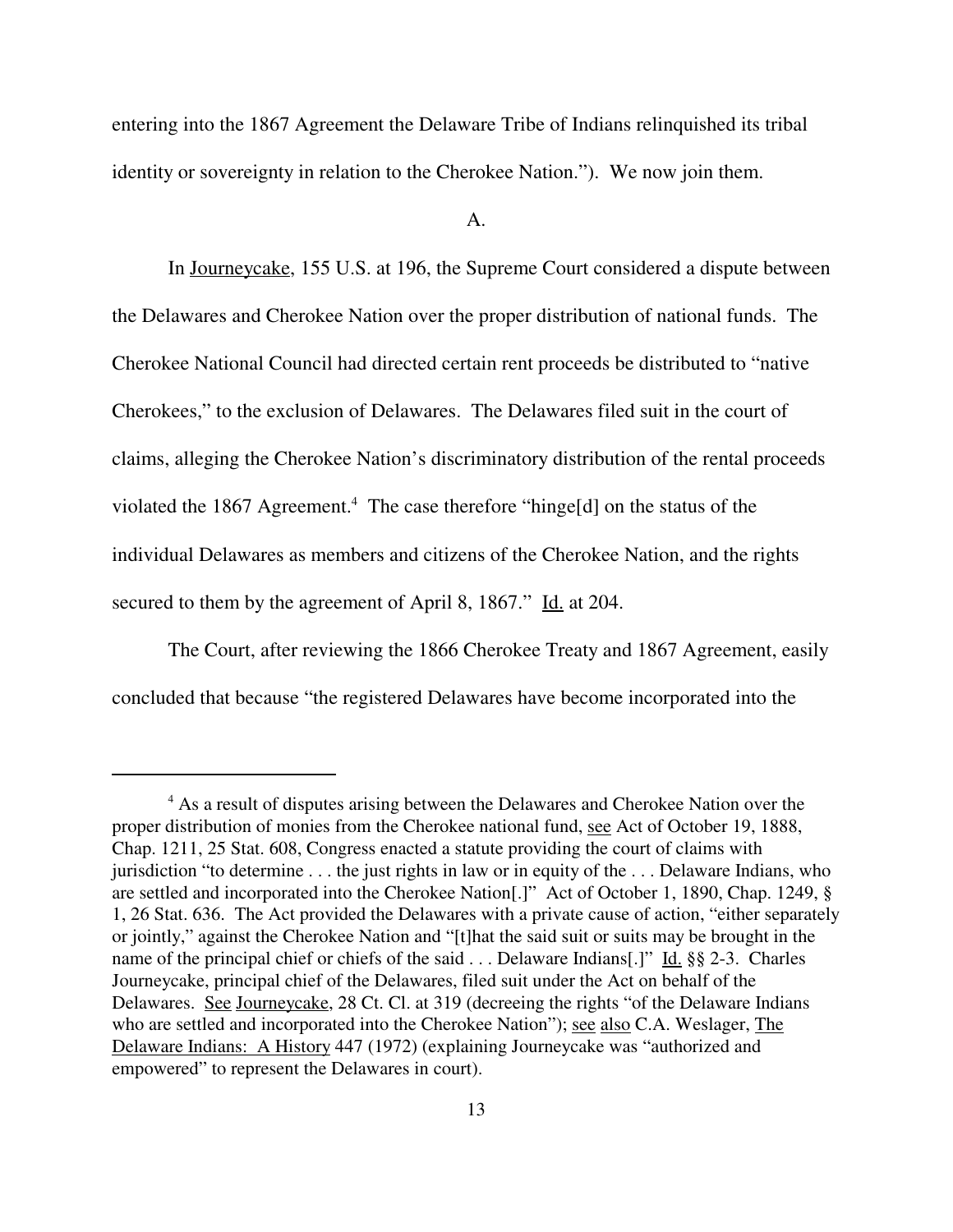Cherokee Nation, and are members and citizens thereof, it follows necessarily that they are, equally with the native Cherokees, the owners of, and entitled to share in the profits and proceeds of, [the leased] lands." Id. at 210-11. The Court rejected the Cherokee Nation's arguments to the contrary based on the "plain import of the language used in the [1867] agreement[.]" Id. at 216. The agreement's language compelled the Court to "conclude that by such agreement the Delawares became incorporated into the Cherokee Nation, became members thereof, and, as such, entitled equally with the native Cherokees to all their rights in the reservation and [leased lands]." Id.

In so holding, the Court considered evidence of the Delawares' two payments to the Cherokee Nation, id. at 203, and specifically analyzed the Delawares' purchase of land occupancy rights. Id. at 212-15. The Court nevertheless found the 1867 Agreement expressed the parties' intent to incorporate the Delawares for two reasons. First, the parties did not provide for the "setting apart of a distinct body of land in any portion of the reservation for the Delaware tribe<sup>[.]"</sup> Id. at 205. The Court explained the Delawares' failure to purchase a "distinct body of lands" was inconsistent with the settlement of "*tribes as tribes* within the limits of the Cherokee Nation." Id. at 213 (emphasis added). Second, the Delawares did not purchase their lands in fee simple, <u>see id.</u> at 212, 214-15, but instead acquired occupancy rights in kind with all Cherokees and a preferential allotment position. Id. at 213. "All this was in the line of the expressed thought of a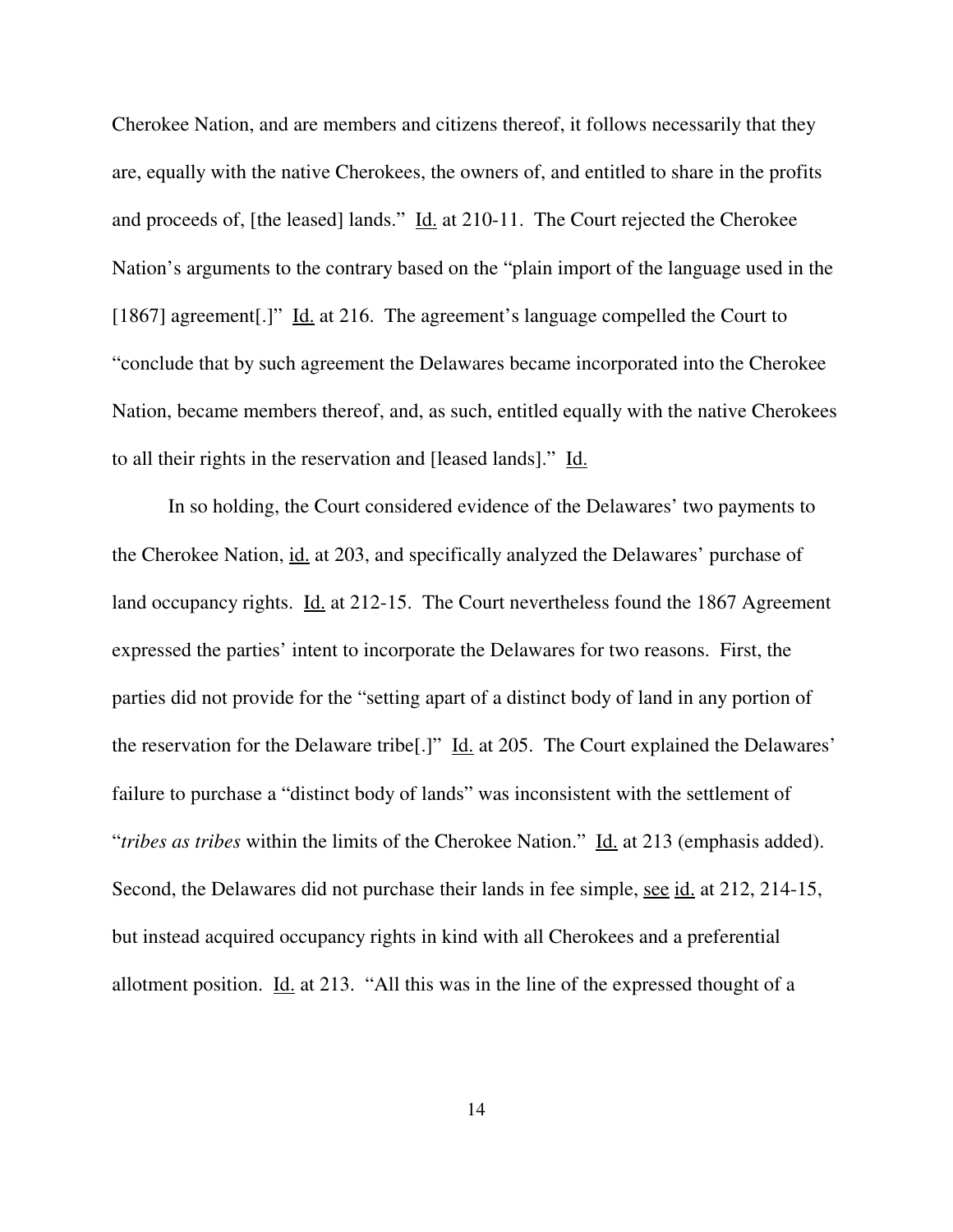consolidation of the[] Delawares with, and absorption of them into, the Cherokee Nation as individual members thereof." Id.

Subsequently, in Delaware Indians, 193 U.S. at 127, "the Delaware Indians residing in the Cherokee Nation, *as a tribe and individually*, . . . su[ed] . . . for the purpose of determining the right of the Delaware Indians in and to the lands and funds of [the Cherokee] nation under the contract and agreement . . . dated April 8, 1867." Id. at 129 (emphasis added) (internal quotation and citations omitted); see also Act of June 28, 1898, Chap. 517, § 25, 30 Stat. 495, at 504. The Court first rejected the Delawares' claim that the 1867 Agreement secured to them, as a tribe, their selected lands east of the 96º meridian. Delaware Indians, 193 U.S. at 134-35. The Delawares' argument failed because it was contrary to the Court's *holding* in Journeycake and inconsistent with their purchase of occupancy rights, which were "conferred *not* upon the Delaware Nation, but upon certain registered Delawares who [were] incorporated into the Cherokee Nation." Id. at 135 (emphasis added).

The Court also rejected the Delawares' argument that they individually owned their selected tracts in fee simple. The Court explained the adult Delawares had only purchased occupancy rights in the Cherokee lands under the 1867 Agreement. Furthermore, the agreement provided "'the children hereafter born of such Delawares so incorporated into the Cherokee Nation shall, in all respects, be regarded as native Cherokees.'" Id. at 138. The Court found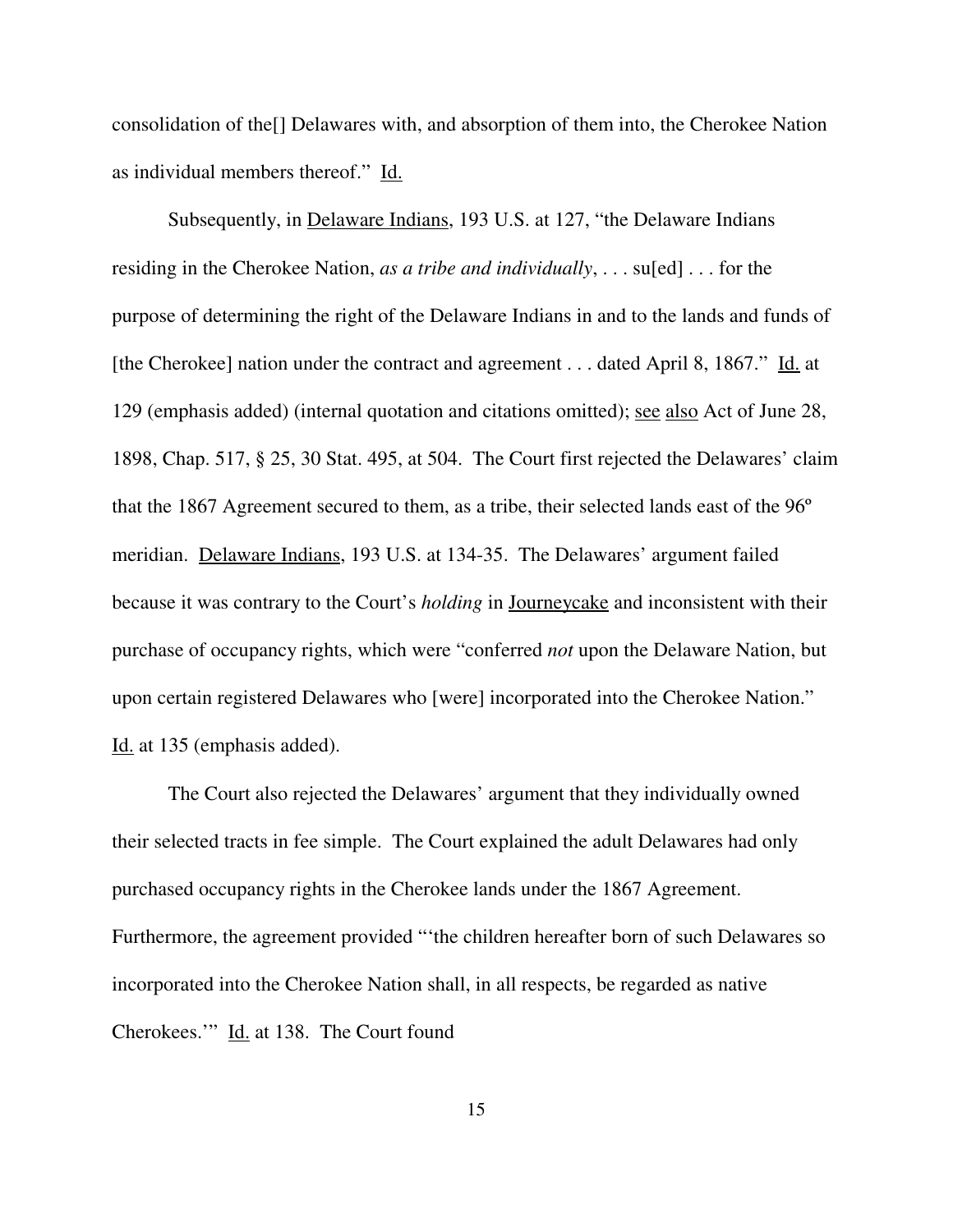[t]his provision is *utterly inconsistent* with the grant of an estate in the lands to survive the 'occupancy' of the registered Delawares. Such children are to have the rights of native Cherokees, and no more. Their parents were incorporated into the Cherokee Nation with certain specific rights; the children were to stand upon an equality with their adopted brethren of the Cherokee blood.

Id. (emphasis added). The Court accordingly held the Delawares only obtained life estates in their lands selected under the 1867 Agreement. Id. at 143.

The Delawares nevertheless insisted the 1867 Agreement "should not be literally enforced in view of the understanding of the parties[]" and sought to introduce parol evidence. Id. at 140. The Court, however, found the contract unambiguous and rejected the Delawares' resort to parol evidence. Id. at 140-42. The Court explained "no room" existed in the case to "depart[] from the familiar rules of law protecting written agreements from the uncertainties of parol testimony." Id. at 141. "In light of the circumstances and the language used in the writing, its construction [was] not rendered difficult because of latent ambiguities." Id. The Delawares were therefore entitled to their occupancy and preferential allotment rights, but "[i]n all other respects *the Cherokee citizens, whether of Delaware or Cherokee blood*, should be given equal rights in the lands and funds of the Cherokee Nation." Id. at 146 (emphasis added).<sup>5</sup>

(continued...)

<sup>&</sup>lt;sup>5</sup> The D.C. Circuit concluded in this case the Delawares were not entitled to assert sovereign immunity. Cherokee Nation, 117 F.3d at 1503. Relying on Journeycake and Delaware Indians, the D.C. Circuit held the Delawares relinquished their tribal sovereignty in relation to the Cherokee Nation because the two tribes consolidated into a single unit under the 1867 Agreement. Id. at 1501-03. The court explained the Delawares' two payments to the Cherokee Nation was consistent with their election to settle under the 1866 Cherokee Treaty's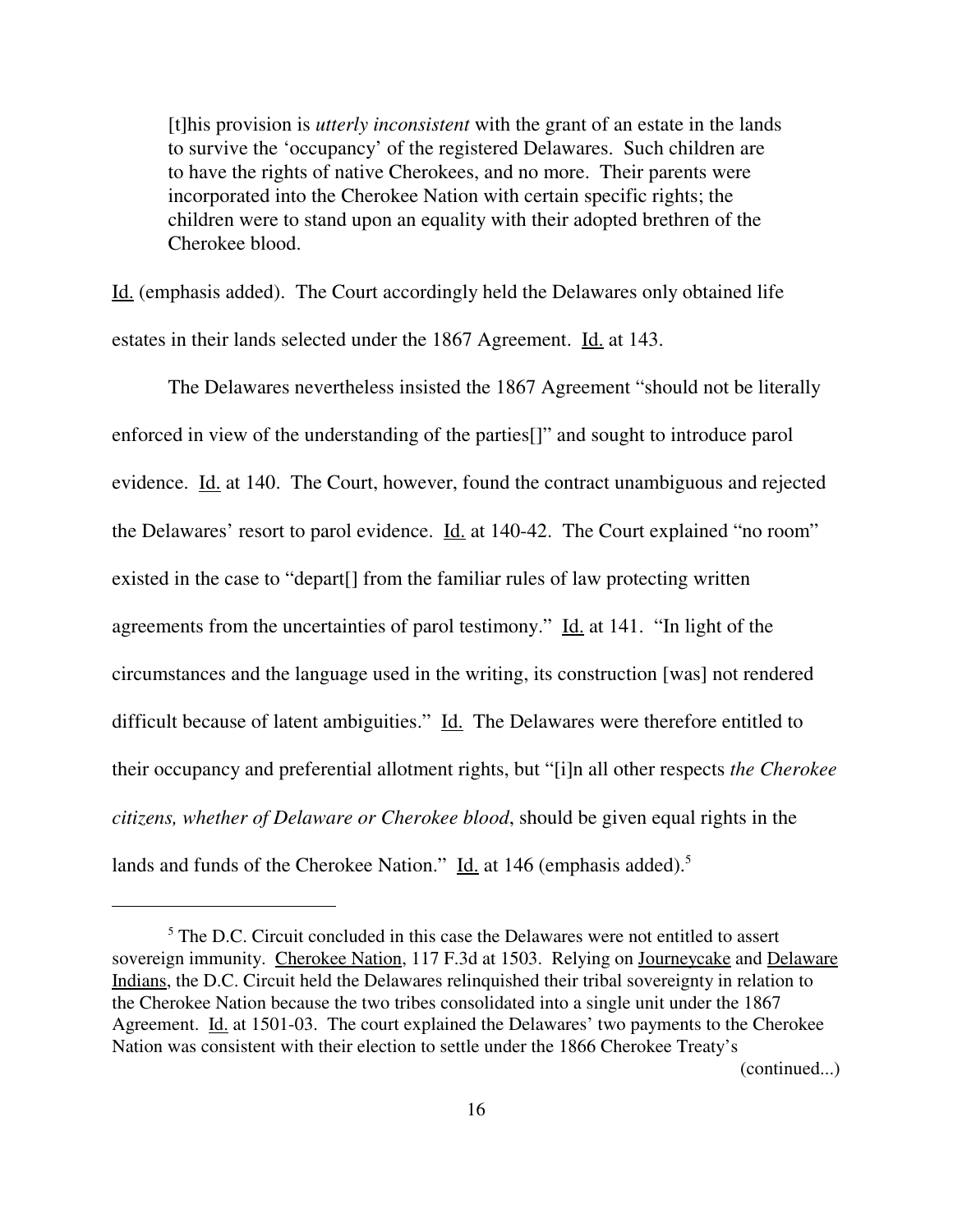B.

Based on the foregoing, the DOI's conclusion the Delawares preserved their tribal identity under the 1866 Cherokee Treaty and 1867 Agreement is *clearly* contrary to Supreme Court precedent. The "rights adjudicated" in Journeycake and Delaware Indians "turned upon the construction of the agreement of April 8, 1867, and its nature and the history of the events which led up to its execution[.]" Delaware Indians, 193 U.S. at 134. The Court held the unambiguous language of the 1867 Agreement provided for the Delawares' incorporation into the Cherokee Nation with their children taking only the same rights as other citizens. Id. at 143; Journeycake, 155 U.S. at 216. We are "bound by the Supreme Court's interpretation of that Agreement in Journeycake and Delaware Indians." Cherokee Nation, 117 F.3d at 1500; see also State Oil Co. v. Kahn, 522 U.S. 3, 20 (1997). "An agency also *must* conform its conduct to a decision of the Supreme Court in all future cases, even if the agency believes that the Court was wrong." 1 Richard J. Pierce, Jr., Administrative Law Treatise § 2.9, at 129 (2002) (emphasis added).

Our task is therefore simple. Although we seek to avoid engaging in a repetitive analysis of the 1866 Cherokee Treaty and 1867 Agreement – an analysis the Supreme Court has twice engaged in – we again explain why the Delawares did not preserve their tribal identity under those documents. The 1866 Cherokee Treaty provided for the

 $5$ (...continued)

incorporation option. Furthermore, the parties' "use of the term 'incorporated' in the 1867 Agreement [was] sufficiently unambiguous to constitute an express relinquishment of the Delawares' status as a separate sovereign." Id. at 1501.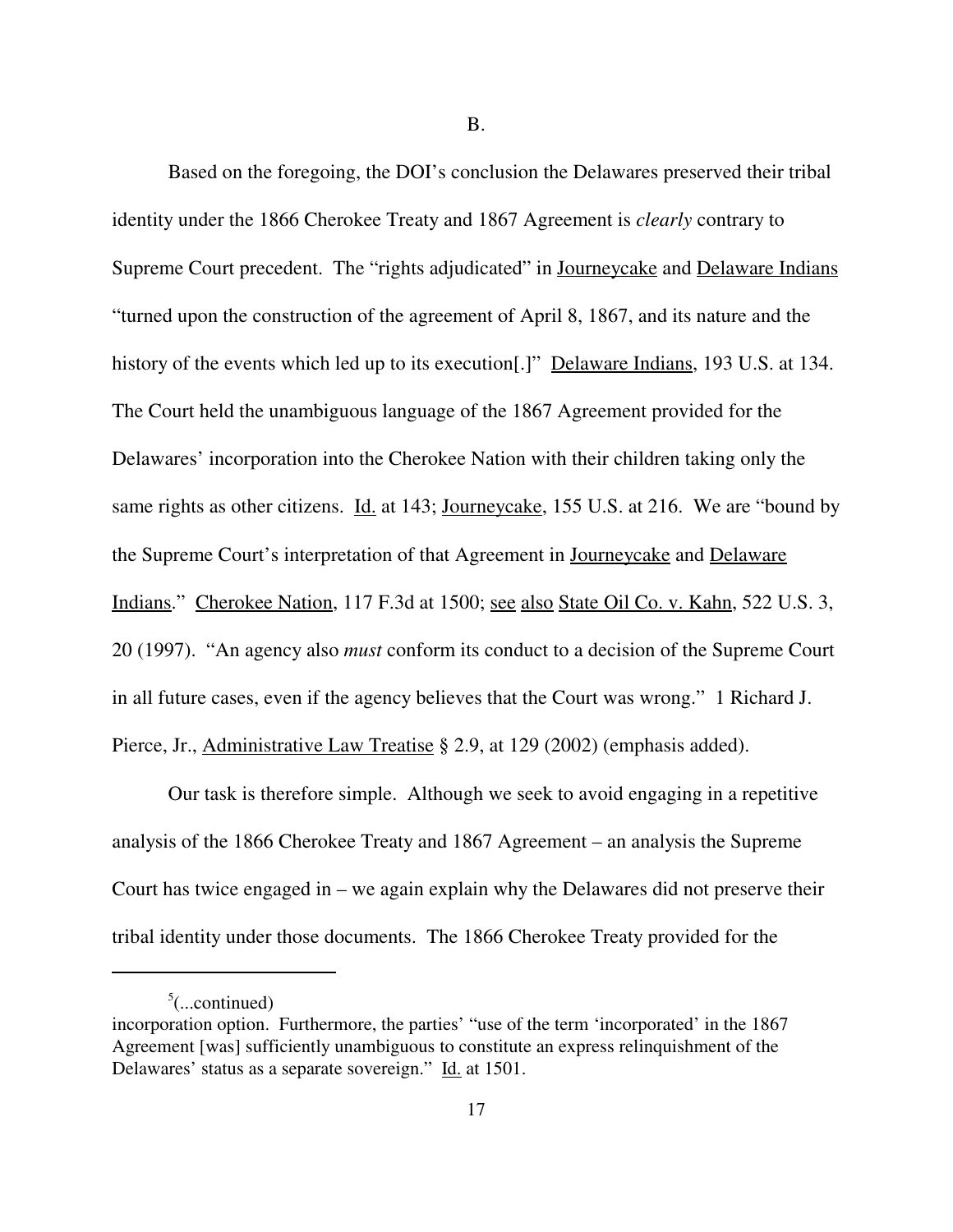settlement of Indians within the Cherokee Nation. The terms the tribes agreed upon for such settlement, however, had to be "consistent" with one of the options provided in Article 15 of the 1866 Cherokee Treaty. The unambiguous language of the 1867 Agreement, including the provisions for the Delawares' two payments, is consistent with the Delawares selection of the incorporation option of Article 15. Specifically, the Delawares made a proportional payment of \$121,824 into the national fund and provided they were consolidating with and incorporating into the Cherokee Nation. That the Delawares made an additional payment of \$157,600 for land occupancy and preferential allotment rights is not inconsistent with the incorporation option. In contrast, and for the reasons detailed below, the language of the agreement and the nature of its execution are inconsistent with Article 15's preservation option.

To begin, the 1867 Agreement describes the Delawares consolidation with or incorporation into the Cherokee Nation three times. We agree with the Supreme Court (as we must) and the D.C. Circuit that the agreement's language is unambiguous. Delaware Indians, 193 U.S. at 141; Cherokee Nation, 117 F.3d at 1501. "Consolidation" and "incorporation" carried the same meanings in 1867 as they do today: to unite. Compare Webster's Dictionary of the English Language 279 (consolidate), 677 (incorporate) (1864) with Webster's Third New International Dictionary 484 (consolidate), 1145 (incorporate) (1981). The DOI nevertheless concluded "the Agreement uses the language 'consolidation' in the context of the physical location of the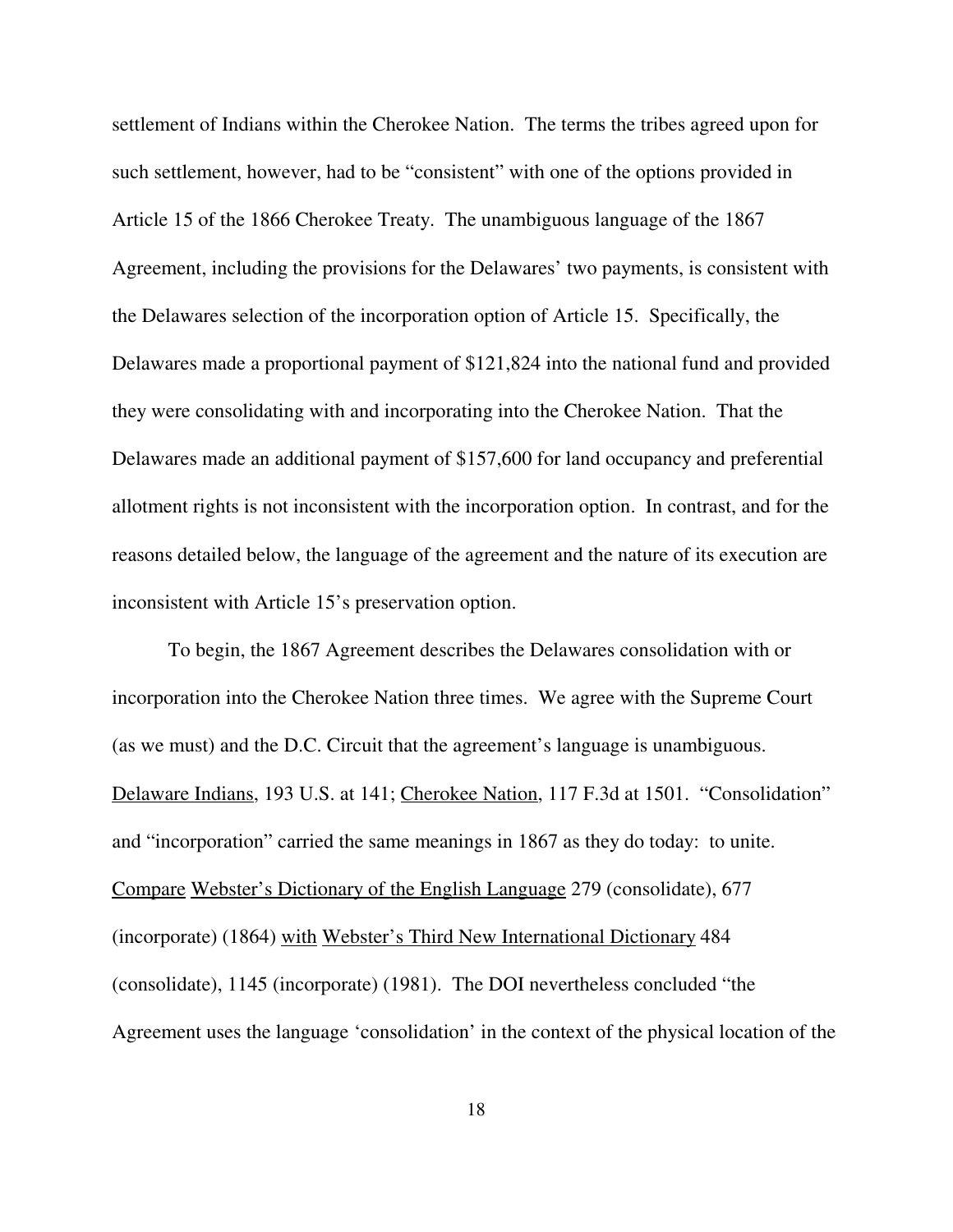Delaware from Kansas to Cherokee country, not in the context of governmental purposes." The agency's reading is, however, inconsistent with the plain language of the 1867 Agreement, which provides the parties were "looking to a location of the Delawares upon the Cherokee lands, *and* their consolidation with said Cherokee Nation[.]" (emphasis added). With respect to "incorporation," the DOI suggests the language can be read consistent with Article 15's preservation option. Perhaps. The problem is the Supreme Court specifically rejected the DOI's reading in Delaware Indians. There, the Court explained the "Delawares *were made part of the Cherokee Nation*" and became "a *component part*" of the nation "on equal terms with other citizens." <u>Delaware Indians</u>, 193 U.S. at 144 (emphasis added). Furthermore, the agreement provides Delaware children shall be regarded as *native Cherokees*. Such a provision is wholly inconsistent with the "preservation" of tribal identity. See Cherokee Nation, 117 F.3d at 1502.

Next, as the Supreme Court explained, the 1867 Agreement is important for what it does not contain. Article 15's preservation option contains the mandatory condition that tribes settling under it "*shall* have a district of country set off for their use by metes and bounds[.]" (emphasis added). In Journeycake, 155 U.S. at 205, 213, the Court twice mentioned the agreement's crucial omission of a "provision for the setting apart of a distinct body of lands" to support its *holding* the Delawares "became incorporated into the Cherokee Nation[.]" Id. at 216.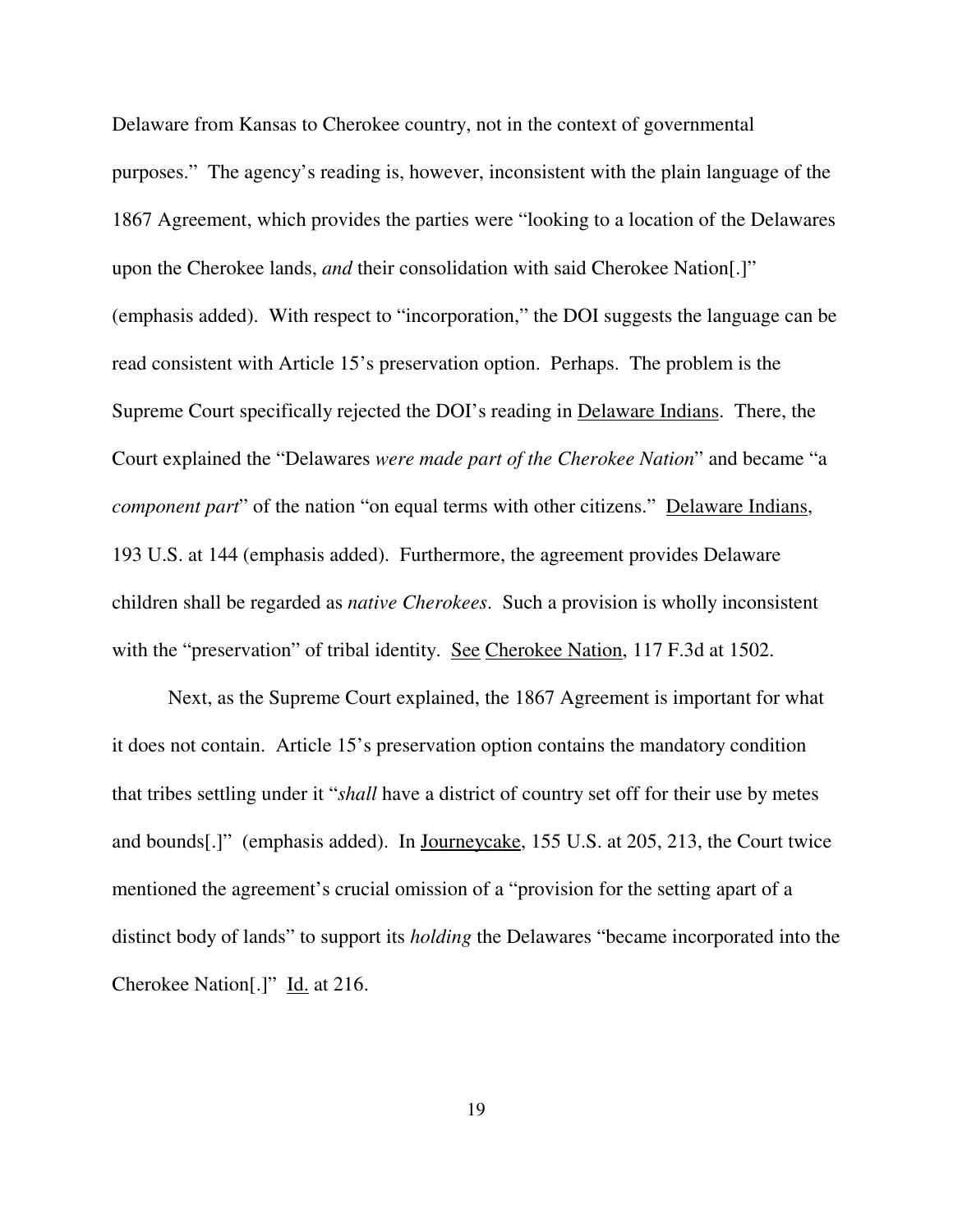In this appeal, the Delawares (and to a lesser extent the DOI) advance the novel theory they actually selected and settled upon a ten-by-thirty mile tract of land in the Cherokee Nation. Absolutely nothing in the administrative record supports the Delawares' theory. See supra n.3. Instead, the 1867 Agreement "contemplate[d] personal selection of separate tracts by individual Delawares." Journeycake, 155 U.S. at 205. The agreement's language could not be more clear: "the selections of the lands to be purchased by the Delawares, may be made by said Delawares in *any part* of the Cherokee reservation east of said line of 96º[.]" (emphasis added). The evidence in the administrative record demonstrates the Delawares did, in fact, select individual tracts of lands for their homes throughout the reservation. That some, or even "most," Delawares selected their tracts in the Cooweescoowee district of the reservation is immaterial.

Most importantly, the DOI's theory that the Delawares' two payments to the Cherokee Nation evidences "preservation" rather than "incorporation" is misguided. In Journeycake, 155 U.S. at 203, the Court was aware of the payments and did not express any disagreement with the finding that the Delawares' proportional payment into the national fund was not "susceptible of misconstruction and concerning it no controversy has arisen." Journeycake, 28 Ct. Cl. at 307. The Court then based its decision on the land purchase payment. In fact, the Court considered the Delawares' purchase of land occupancy rights indicative of their intent to incorporate. Journeycake, 155 U.S. at 212- 13. Further, the Court reaffirmed Journeycake's holding and reasoning in Delaware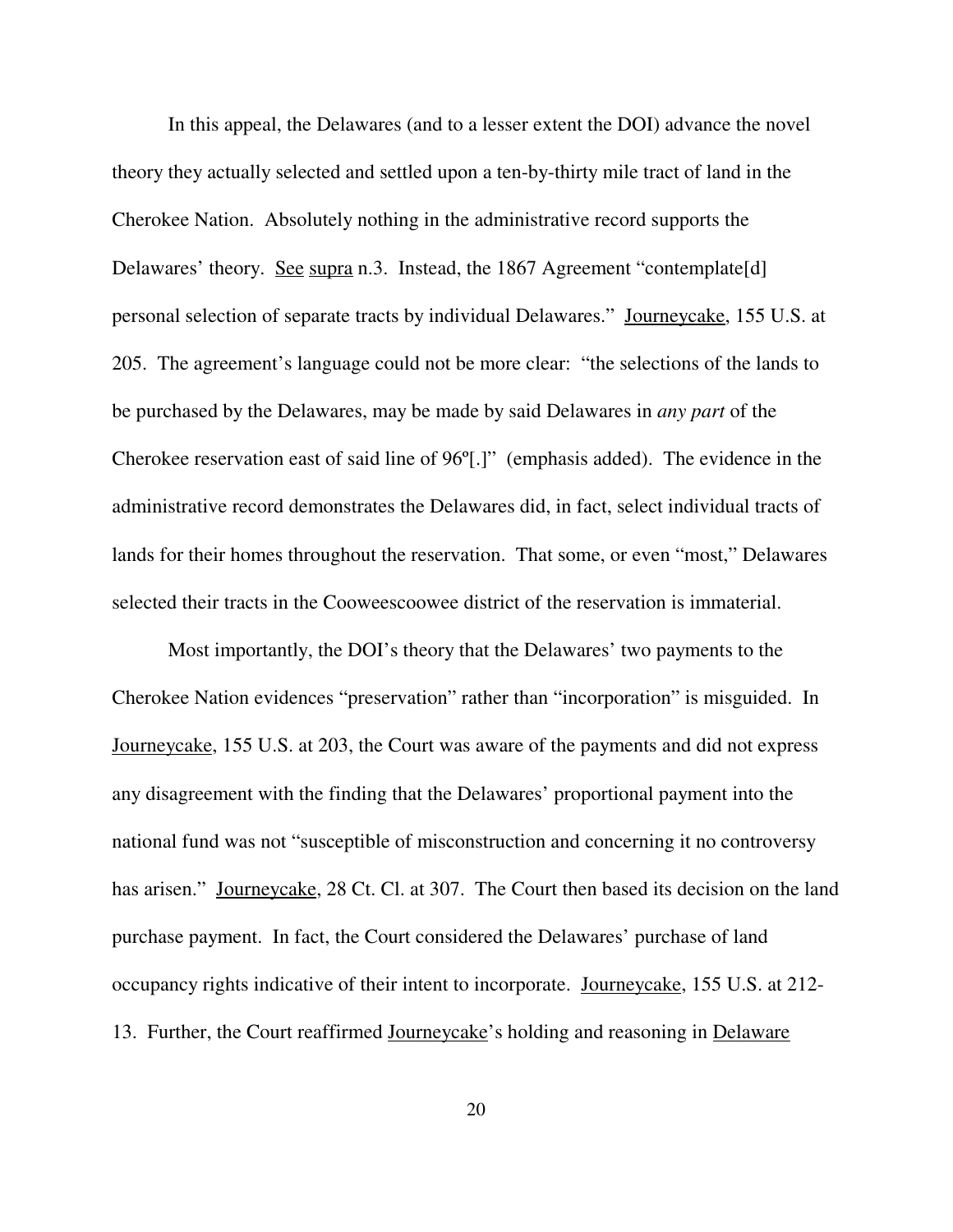Indians, 193 U.S. at 143, when it concluded the Delawares only purchased life estates in the Cherokee lands. The Delawares' purchase of life estates in scattered tracts throughout the Cherokee Nation is inconsistent with the actions of a people seeking to "preserve" their tribal identity.

The DOI and Delawares also argue the 1867 Agreement is ambiguous and urge us to consider parol evidence. We decline for three reasons. First, the admission of parol evidence is improper because the 1867 Agreement is unambiguous. See Richardson v. Hardwick, 106 U.S. 252, 254 (1882); Eastern Band of Cherokee Indians v. United States, 117 U.S. 288, 311 (1886). Second, we cannot tell the Supreme Court that it incorrectly concluded the agreement did not suffer from any ambiguities requiring the consideration of parol evidence. Delaware Indians, 193 U.S. at 141; Hutto v. Davis, 454 U.S. 370, 375 (1982) (per curiam) (explaining that "unless we wish anarchy to prevail within the federal judicial system, a precedent of [the Supreme] Court must be followed by the lower federal courts no matter how misguided the judges of those courts may think it to be."). Third, and *assuming* for the moment the agreement is ambiguous (which it is not) and the Supreme Court had not held it unambiguous (which it did), the Delawares would still not be in any better position. The parties' contemporaneous actions evidenced their belief the Delawares incorporated into the Cherokee Nation.<sup>6</sup> See Journeycake, 155 U.S. at 216-17

<sup>&</sup>lt;sup>6</sup> For example, then-Secretary Browning described the 1867 Agreement as providing for the uniting of two tribes. See also Delaware Indians in Cherokee Nation – Allotment, 25 Pub. Lands Dec. 297, 301-302 (Dep't of Interior 1897). The Delaware delegation that entered into the (continued...)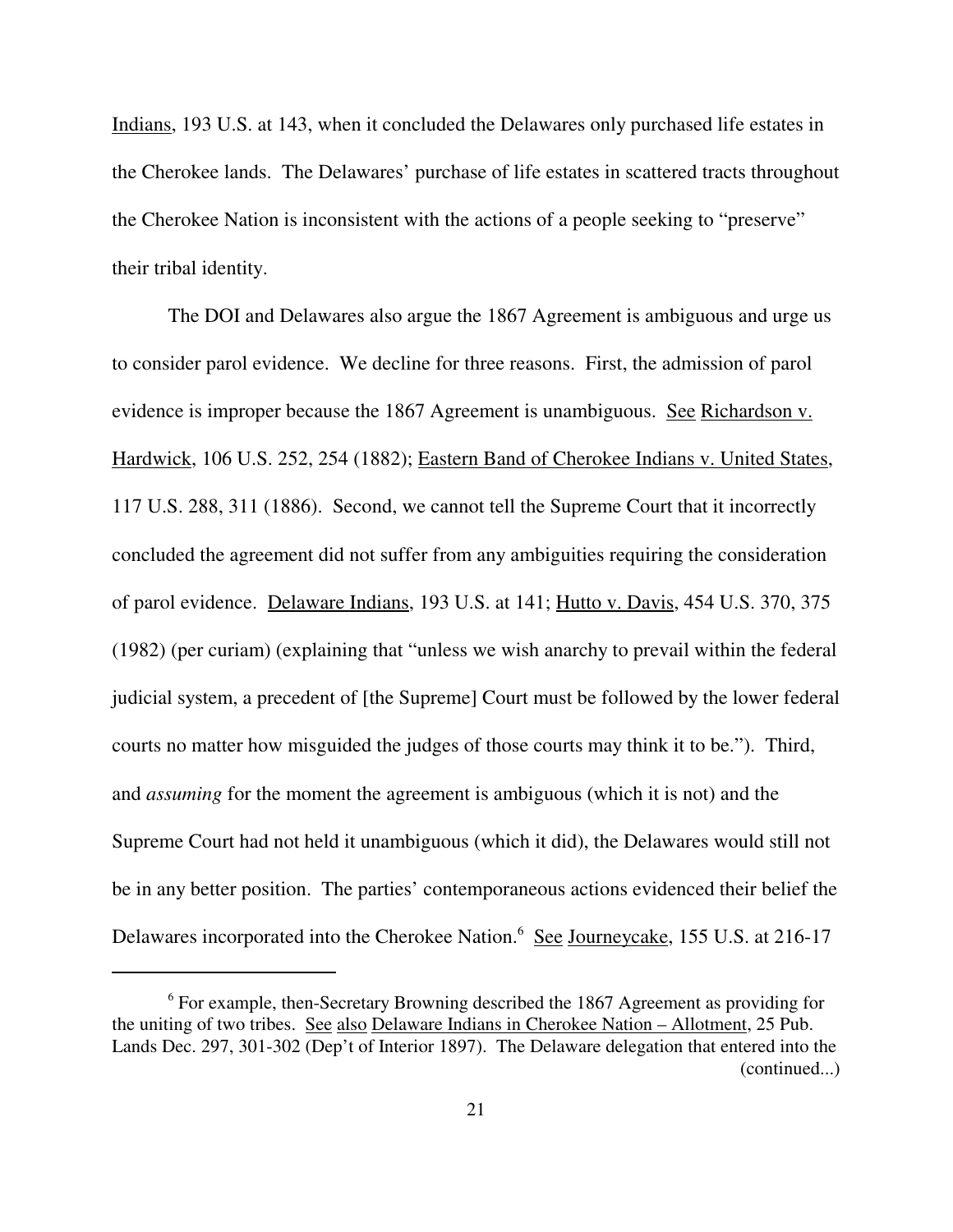We finally note the DOI's and Delawares' reliance on Weeks is misplaced. In Weeks, 430 U.S. at 75, the Supreme Court considered whether a claims statute excluding the "Kansas Delawares" – the Delaware Indians who remained in Kansas under the 1866 Delaware Treaty – from the statutory distribution of a claims award violated the Equal Protection Clause. The Court commented that "[d]espite their association with the Cherokees, these Indians, called 'Cherokee Delawares' in this suit, have over the years maintained a distinct group identity, and they are today a federally recognized tribe." Id. at 77 & n.8. The Court's dicta, see Cherokee Nation, 117 F.3d at 1502, indicated Congress' distribution of a claims award to the "Delaware Tribe of Indians," see Act of April 21, 1904, Chap. 1402, § 21, 33 Stat. 189, at 222, was sufficient to recognize the Delawares as a tribe for the limited purpose of the claims statute at issue in that case. Weeks, 430 U.S. at 77 n.8; see also id. at 94 (Stevens, J., dissenting). As Cohen's handbook on Federal Indian law explains:

The question whether a group is a tribe for purposes of statutes allowing claims to be asserted against the United States has arisen many times. Where several Indian groups are generally considered a single tribe for

 $6$ (...continued)

<sup>1867</sup> Agreement represented to the Commissioner of Indian Affairs that the Delawares had "merged" themselves into the Cherokee Nation. The Delaware Council, then in Kansas, recognized their delegation had entered into an agreement providing for the "incorporation or merging" of the tribe into the Cherokee Nation and protested the same. Despite the original dissension, the Delawares ultimately moved to the Cherokee Nation and began, as described in Journeycake, receiving per capita distributions from the Cherokee national fund as citizens. "[T]he first manifestation of a claim of difference between the native Cherokees and the registered Delawares as to the extent of their interests in the lands or the proceeds thereof" did not occur until 1883. Journeycake, 155 U.S. at 216-17.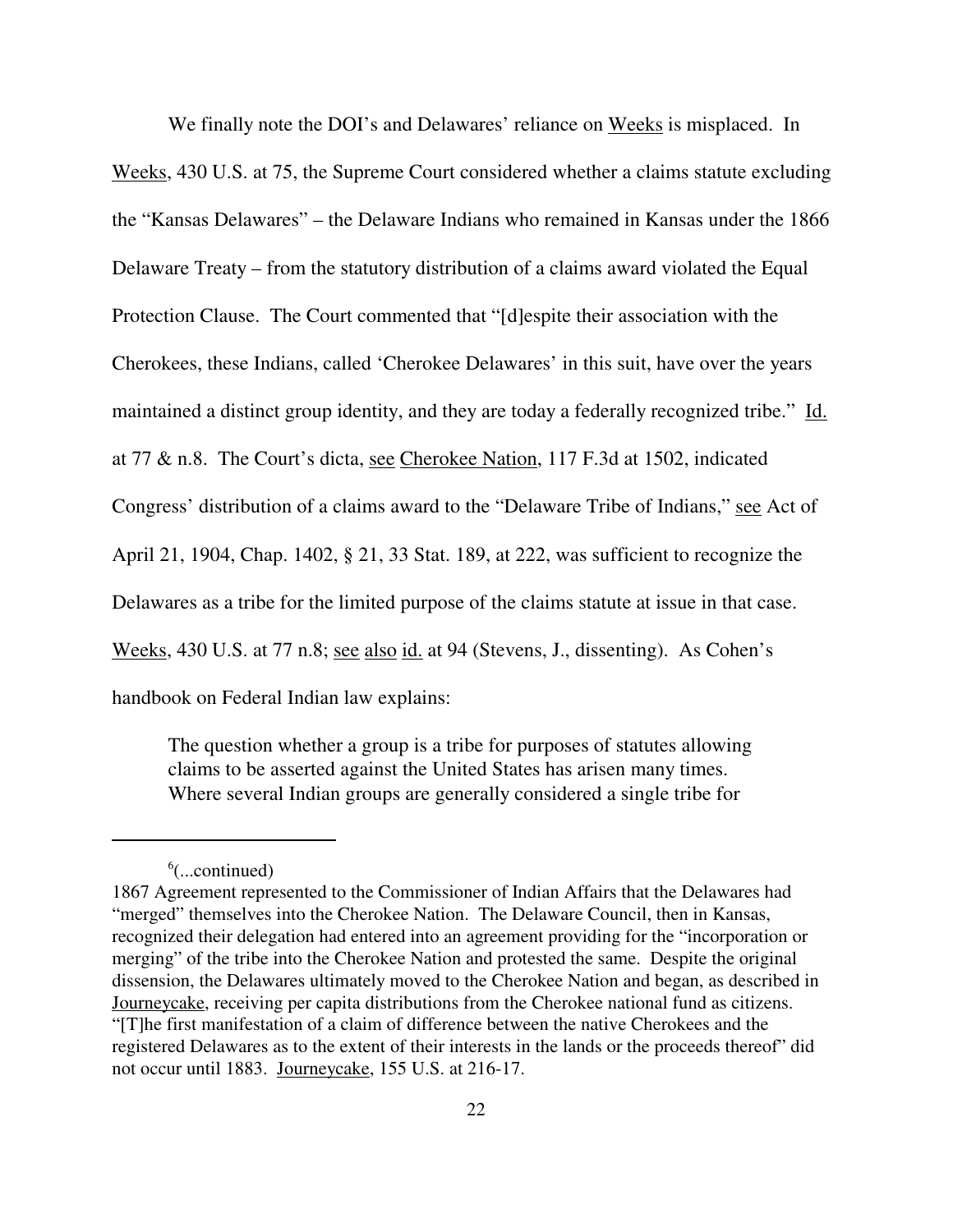political and administrative purposes, Congress may nevertheless assign tribal status to portions of the tribe for claims purposes. For example, Tribe A and Tribe B have combined to form Tribe C and share a common reservation and common funds. However, at some time prior to their merger, Tribe A had suffered an injury for which Congress later offers redress in the form of a jurisdictional act. In such a case Congress may recognize Tribe A as a tribe, entitled to bring suit in the Court of Claims, even though for most other purposes it is only a part of Tribe C.

See Felix S. Cohen, Handbook of Federal Indian Law Chap. 1, § B2d, at 12 (1982 ed.). For illustrative purposes, Cohen cites claims statutes allowing the *Delawares* to bring suit. Id. at 12 n.64; see also Federal Indian Law Chap. VI,  $\S$  B-1, at 463 & n.32 (U.S. Dep't of Interior 1958); Cherokee Nation, 117 F.3d at 1502.

At most, Weeks stands for the proposition the Delawares reconstituted for claims purposes. Whether the Delawares were reconstituted – be it through Act of Congress or administrative practice – sometime after 1867 is not before us. See supra n.2. The present case, instead, turns on the DOI's interpretation of the 1866 Cherokee Treaty and 1867 Agreement. We thus have a duty to follow Journeycake and Delaware Indians because they directly control our interpretation of the agreement. Even *assuming* Journeycake and Delaware Indians conflict with the dicta in Weeks (which they do not), we nevertheless would be bound by those decisions. See Agostini v. Felton, 521 U.S. 203, 237 (1997) (explaining that "[i]f a precedent of th[e] Court has direct application in a case, yet appears to rest on reasons rejected in some other line of decisions, the Court of Appeals should follow the case which directly controls, leaving to th[e] Court the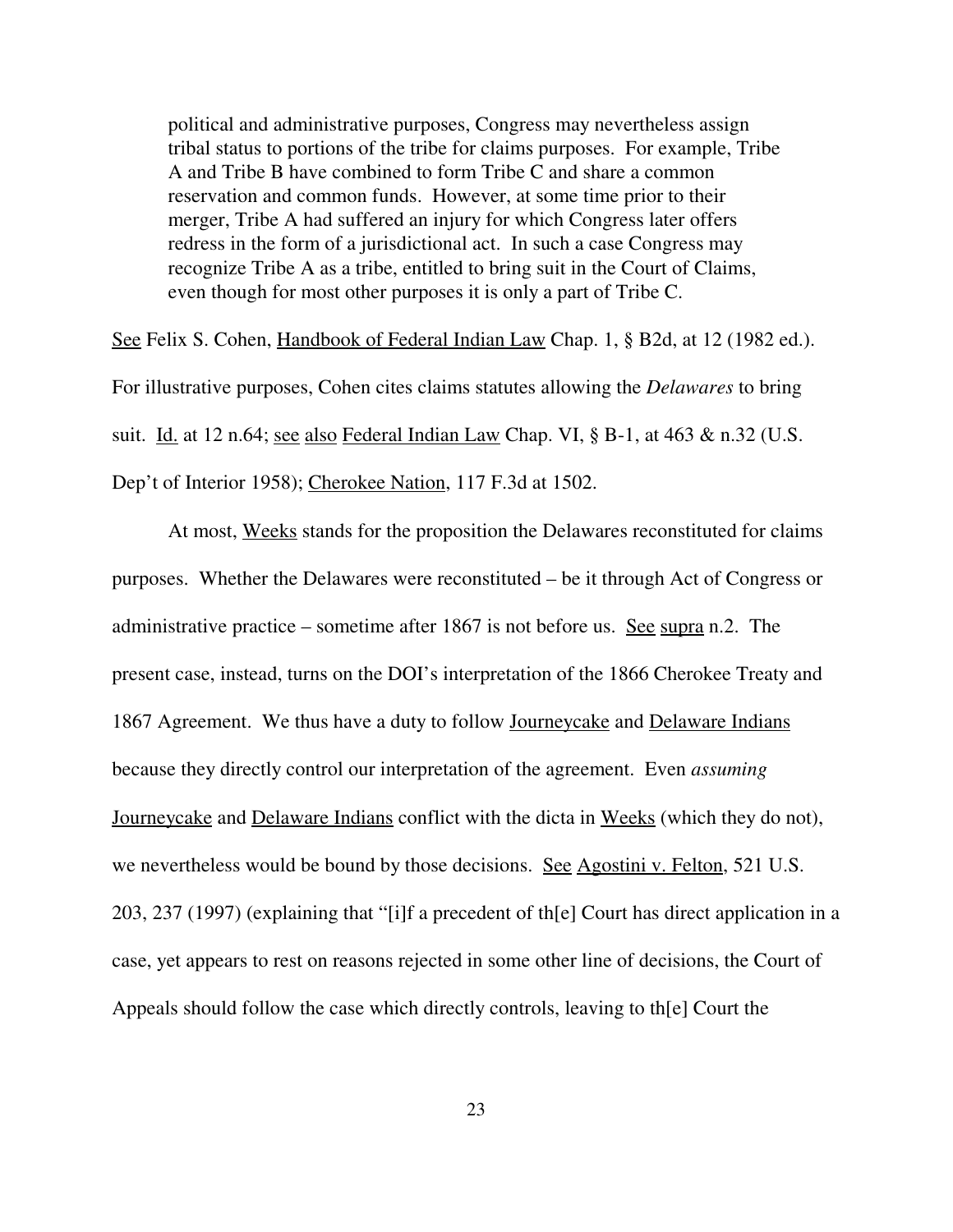prerogative of overruling its own decisions."); see also F.T.C. v. Kuykendall, 371 F.3d 745, 752 (10th Cir. 2004) (en banc).

#### V.

We are not unsympathetic to the Delawares' cause. The DOI's unlawful actions, however, cannot provide the Delawares the status they seek. The agency's decision to extend recognition to the Delawares rested on an alleged "comprehensive legal analysis" that devoted three sentences, in a footnote, to the Supreme Court's decisions interpreting the 1866 Cherokee Treaty and 1867 Agreement. Agencies, like courts, must follow Supreme Court decisions and congressional acts. The DOI's recognition of the Delawares in this case was contrary to the United States Supreme Court's decisions in Journeycake and Delaware Indians and violated § 103(3) of the Federally Recognized Indian Tribe List Act.

Agencies, moreover, must follow their own rules and regulations. The DOI used a procedure heretofore unknown to the law – "retract and declare" – to purportedly rerecognize the Delawares. In so doing, the DOI's actions were arbitrary and capricious. The agency simply elected not to follow the Part 83 procedures for recognizing an Indian tribe and, furthermore, did not even properly waive application of those procedures. See 25 C.F.R. § 1.2. We accordingly hold unlawful and set aside the DOI's 1996 final decision. 5 U.S.C. § 706(2)(A). Any action taken by the agency on its 1996 final